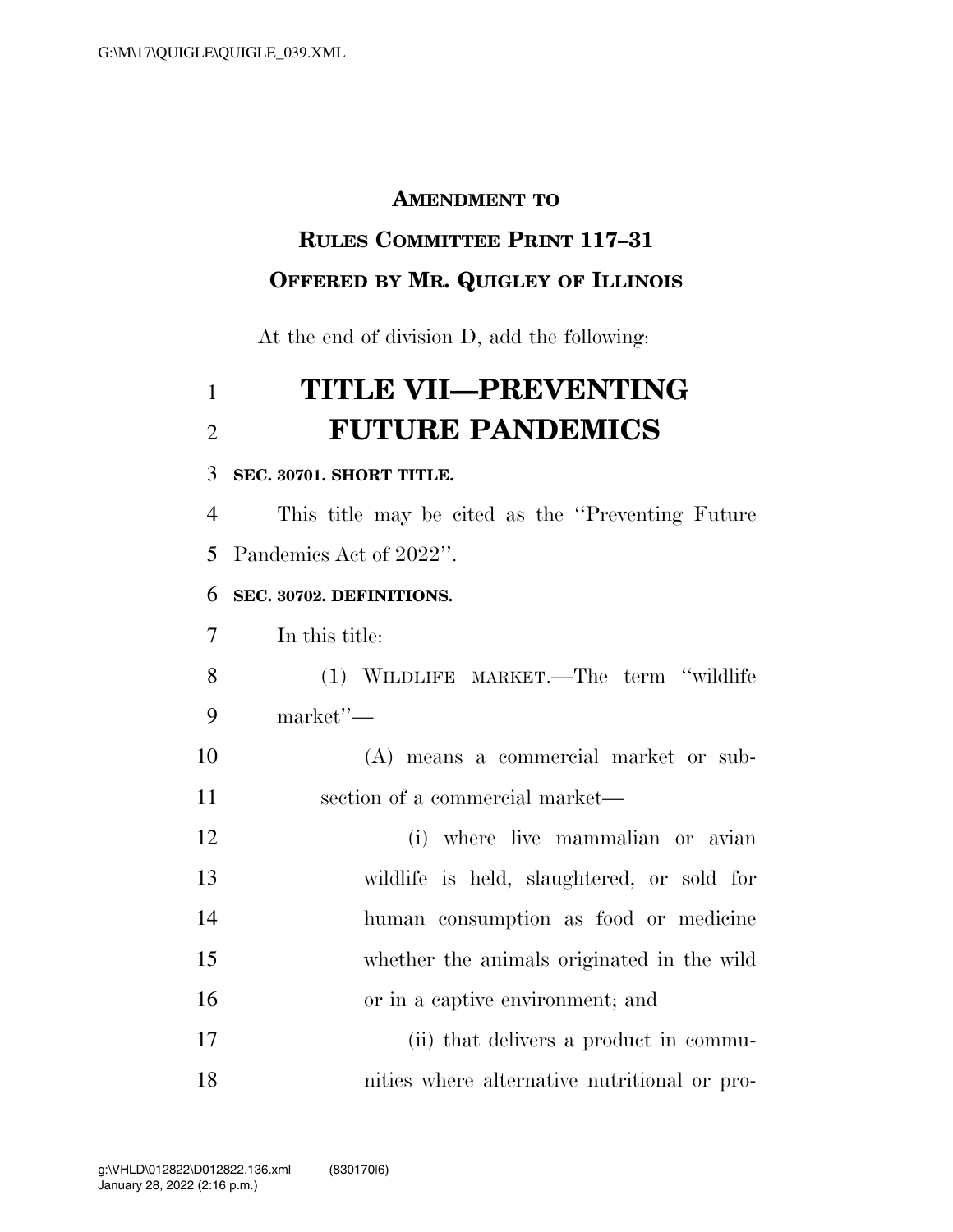| $\mathbf{1}$   | tein sources are readily available and af-    |
|----------------|-----------------------------------------------|
| $\overline{2}$ | fordable; and                                 |
| 3              | (B) does not include—                         |
| $\overline{4}$ | (i) markets in areas where no other           |
| 5              | practical alternative sources of protein or   |
| 6              | meat exists, such as wildlife markets in      |
| 7              | rural areas on which indigenous people and    |
| 8              | rural local communities rely to feed them-    |
| 9              | selves and their families; and                |
| 10             | (ii) processors of dead wild game and         |
| 11             | fish.                                         |
| 12             | (2) COMMERCIAL TRADE IN LIVE WILDLIFE.—       |
| 13             | The term "commercial trade in live wildlife"— |
| 14             | (A) means commercial trade in live wildlife   |
| 15             | for human consumption as food or medicine;    |
| 16             | and                                           |
| 17             | (B) does not include—                         |
| 18             | $(i)$ fish;                                   |
| 19             | (ii) invertebrates;                           |
| 20             | (iii) amphibians and reptiles; and            |
| 21             | (iv) the meat of ruminant game spe-           |
| 22             | $cies$ —                                      |
| 23             | traded in markets in coun-<br>(I)             |
| 24             | tries with effective implementation           |
| 25             | enforcement of scientifically<br>and          |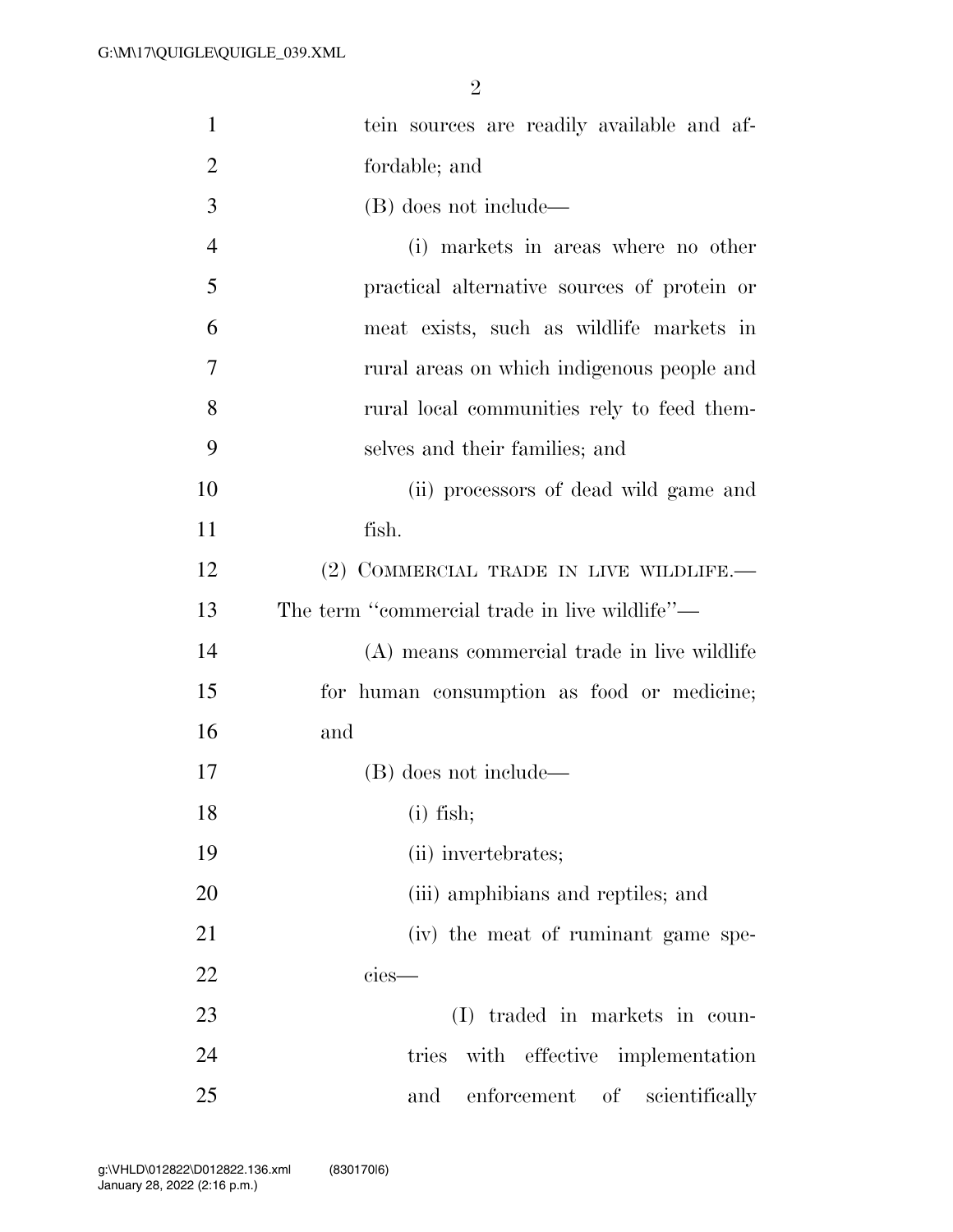| $\mathbf{1}$   | based, nationally implemented policies                         |
|----------------|----------------------------------------------------------------|
| $\overline{2}$ | and legislation for processing, trans-                         |
| 3              | port, trade, and marketing; and                                |
| $\overline{4}$ | (II) sold after being slaughtered                              |
| 5              | and processed under sanitary condi-                            |
| 6              | tions.                                                         |
| 7              | (3) ONE HEALTH.—The term "One Health"                          |
| 8              | collaborative, multi-sectoral,<br>and<br>$\mathbf{a}$<br>means |
| 9              | transdisciplinary approach working at the local, re-           |
| 10             | gional, national, and global levels with the goal of           |
| 11             | achieving optimal health outcomes that recognizes              |
| 12             | the interconnection between—                                   |
| 13             | (A) people, animals, both wild and domes-                      |
| 14             | tic, and plants; and                                           |
| 15             | (B) the environment shared by such peo-                        |
| 16             | ple, animals, and plants.                                      |
| 17             | (4) APPROPRIATE CONGRESSIONAL<br>COMMIT-                       |
| 18             | TEES.—The term "appropriate congressional com-                 |
| 19             | mittees" means—                                                |
| 20             | (A) the Committee on Foreign Relations of                      |
| 21             | the Senate;                                                    |
| 22             | (B) the Committee on Appropriations of                         |
| 23             | the Senate;                                                    |
| 24             | (C) the Committee on Foreign Affairs of                        |
| 25             | the House of Representatives; and                              |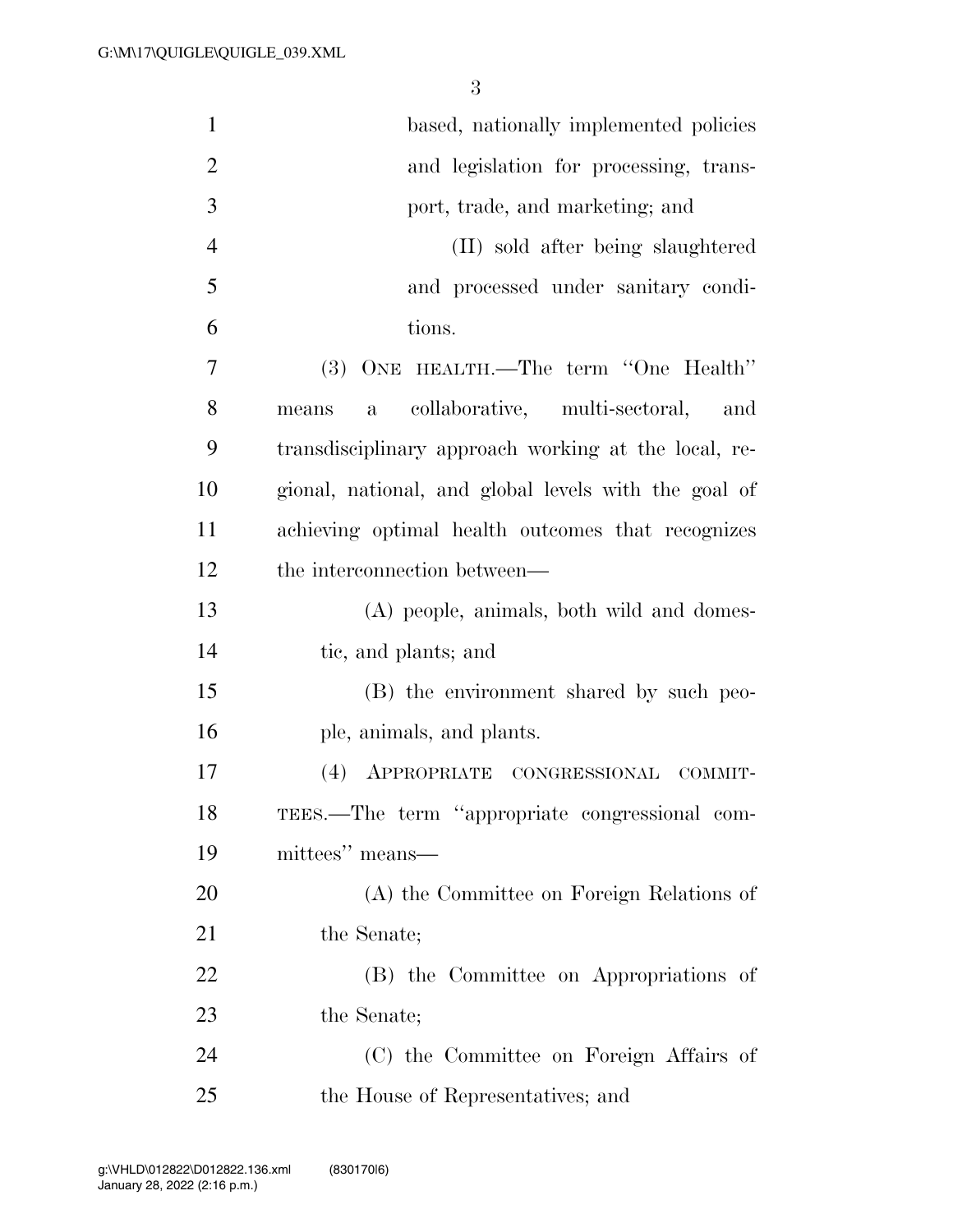(D) the Committee on Appropriations of 2 the House of Representatives.

### **SEC. 30703. STUDY ON RISK OF WILDLIFE MARKETS ON THE EMERGENCE OF NOVEL VIRAL PATHOGENS.**

 (a) STUDY.—Not later than 30 days after the date of the enactment of this Act, the Secretary of State, in consultation with the Administrator of the United States Agency for International Development, the Secretary of Health and Human Services, the Secretary of the Interior, and the Secretary of Agriculture shall enter into an agree- ment with the National Academies of Sciences, Engineer- ing, and Medicine to evaluate the risk wildlife markets pose to human health through the emergence or reemer- gence of pathogens and activities to reduce the risk of zoonotic spillover. The study shall evaluate—

 (1) the impact of physical proximity to and the role of human use of terrestrial wildlife for food or medicine on the emergence or reemergence of patho-gens, including novel pathogens;

 (2) the conditions at live wildlife markets and within the associated supply chain that elevate risk factors leading to such emergence, reemergence, or transmission of pathogens, including sanitary condi-tions and the physical proximity of animals;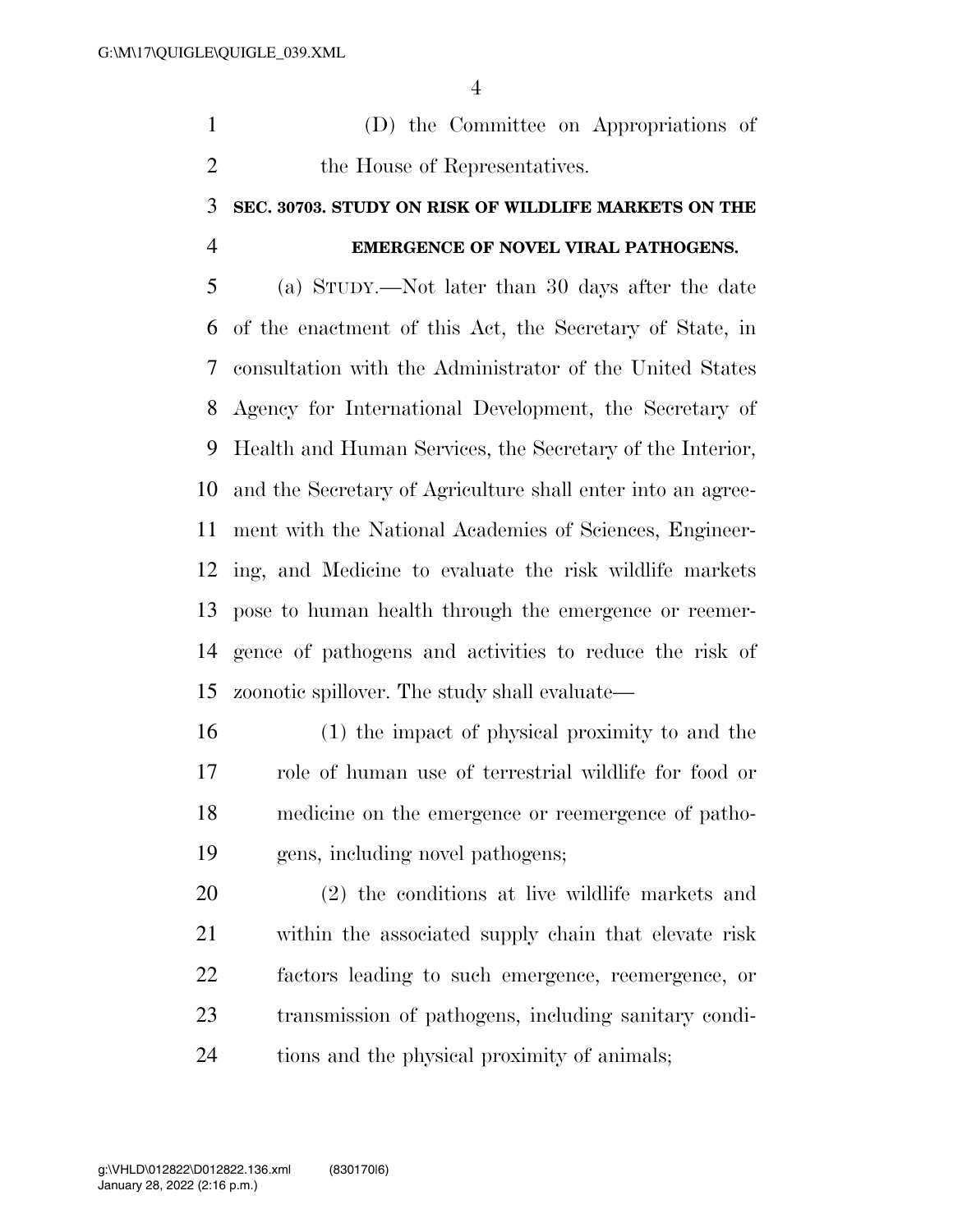(3) animal taxa that present a high risk of con- tributing to zoonotic spillover and the associated risk factors that increase the emergence, reemergence, or transmission of pathogens;

 (4) emerging pathogen risk reduction measures and control options across wildlife markets and the associated supply chain; and

 (5) the methods by which the United States might work with international partners to effectively promote diversified, culturally appropriate alter- native sources of nutritious food, protein, and re- lated income in communities that currently rely upon the human use of wildlife as food or medicine for subsistence, while ensuring that existing natural habitats are not fragmented, degraded, or destroyed and that human pressure on natural habitats is not increased by this process.

 (b) REPORT.—Not later than 1 year after the date of the agreement under subsection (a), the Secretaries de- scribed in such subsection shall submit a report on the findings of the study described in such subsection to—

22 (1) the appropriate congressional committees;

 (2) the Committee on Health, Education, Labor, and Pensions and the Committee on Agri-culture, Nutrition, and Forestry of the Senate; and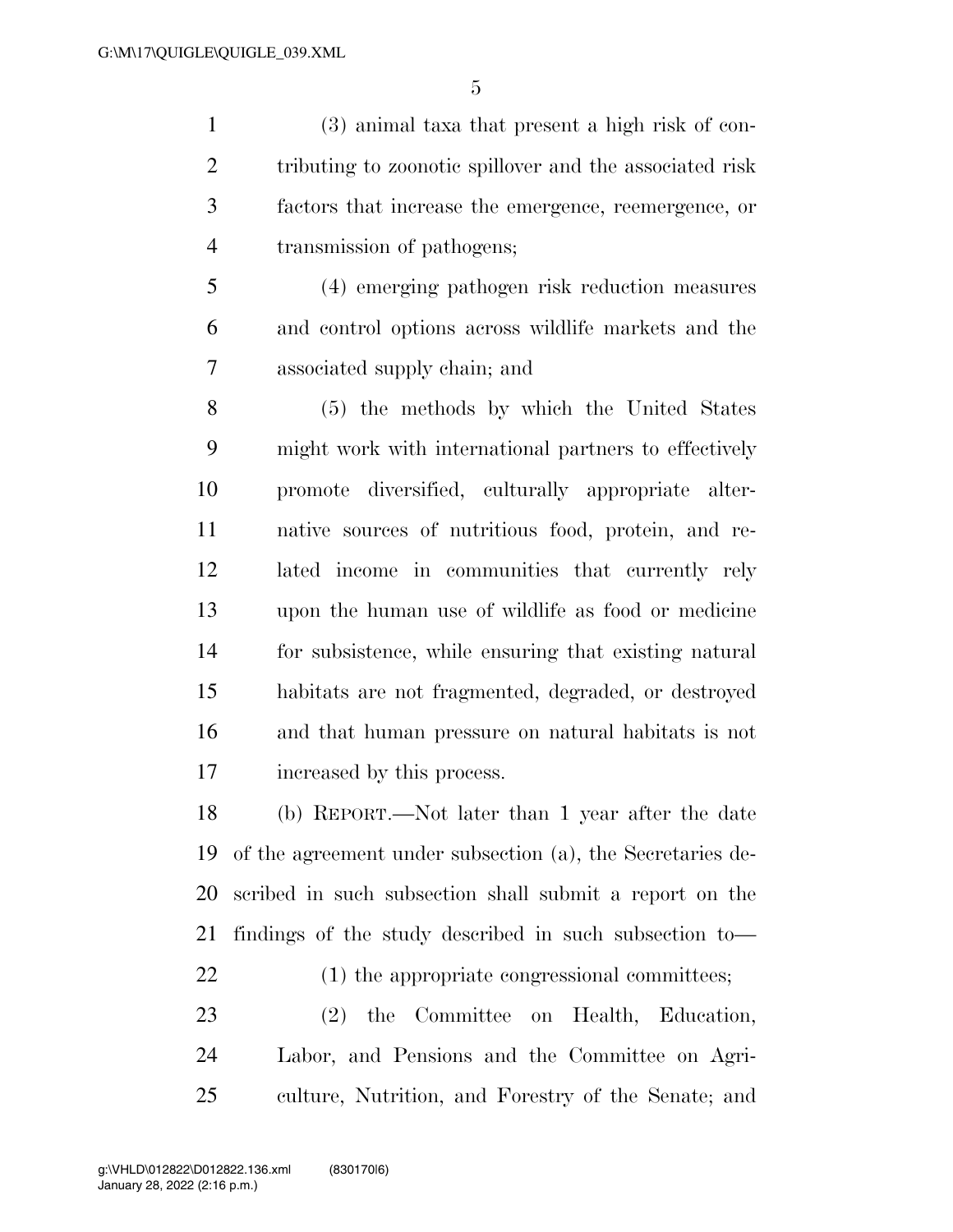(3) the Committee on Energy and Commerce and the Committee on Agriculture of the House of Representatives.

 (c) AUTHORIZATION OF APPROPRIATIONS.—There is authorized to be appropriated such sums as are necessary for the development of the study described in this section. **SEC. 30704. COUNTRY-DRIVEN APPROACH TO END THE COMMERCIAL TRADE IN LIVE WILDLIFE AND ASSOCIATED WILDLIFE MARKETS.** 

 (a) IN GENERAL.—Not later than 120 days after the completion of the study required by section 30703, the Secretary of State, in coordination with the Administrator of the United States Agency for International Develop- ment and the heads of other relevant Federal departments and agencies, including the Centers for Disease Control and Prevention, the Secretary of Agriculture, and the Sec- retary of the Interior, and after consideration of the re- sults of such study and best available scientific findings of practices and behaviors occurring at the source of zoonoses spillover and spread, shall publicly release a list of countries the governments of which express willingness to end the domestic and international commercial trade in live wildlife and associated wildlife markets for human consumption, as defined for purposes of this Act—

25 (1) immediately;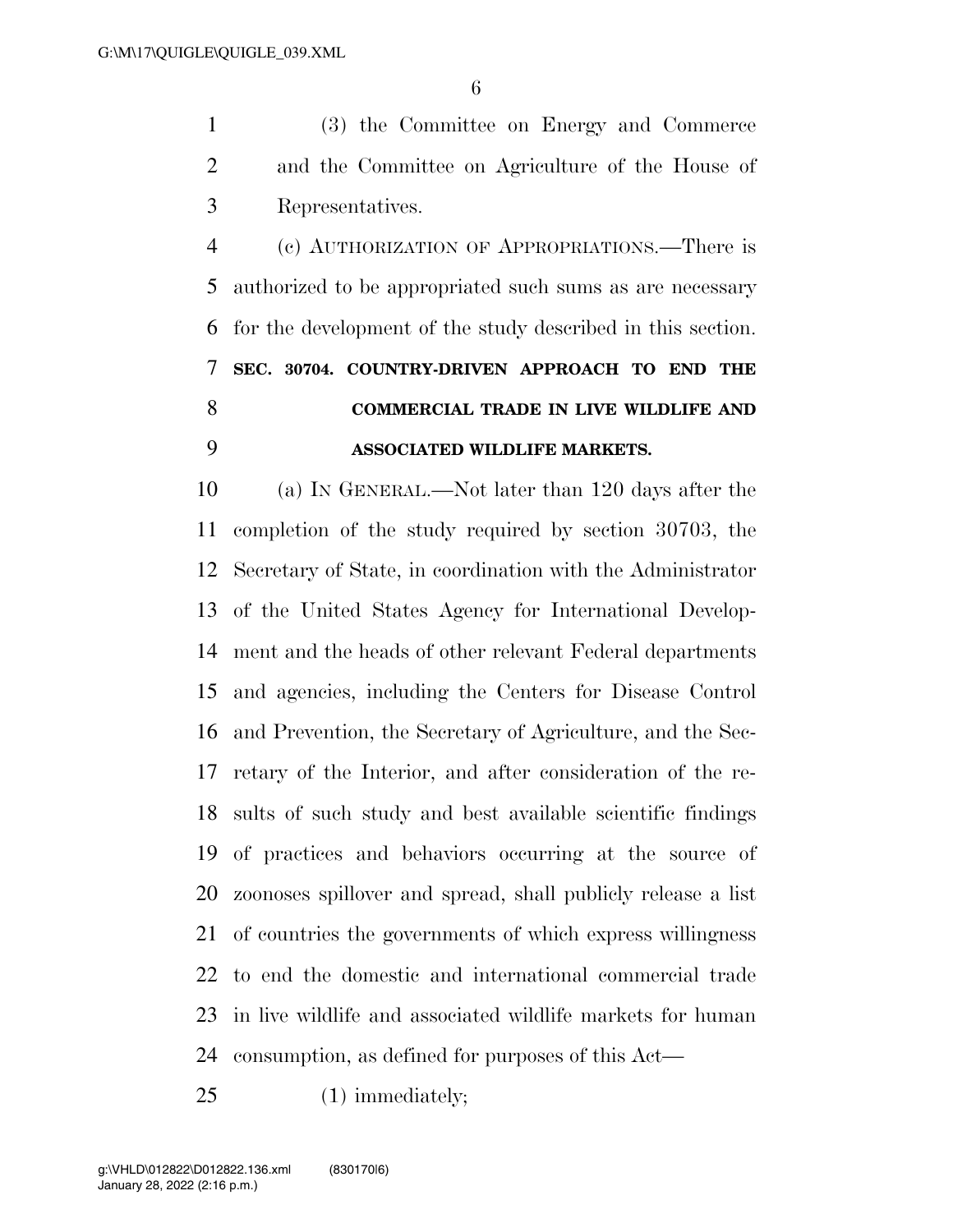| $\mathbf{1}$   | $(2)$ after a transitional period; and                       |
|----------------|--------------------------------------------------------------|
| $\overline{2}$ | (3) aspirationally, over a long-term period.                 |
| 3              | (b) GLOBAL HEALTH SECURITY ZOONOSIS PLANS.—                  |
| 4              | The Secretary of State and the Administrator of the          |
| 5              | United States Agency for International Development shall     |
| 6              | work bilaterally with the governments of the countries list- |
| 7              | ed pursuant to subsection (a) to establish Global Health     |
| 8              | Security Zoonoses Plans that—                                |
| 9              | (1) outline actions to address novel pathogens               |
| 10             | of zoonotic origin that have the potential to become         |
| 11             | epidemics or pandemics;                                      |
| 12             | (2) identify incentives and strengthened poli-               |
| 13             | cies; and                                                    |
| 14             | (3) provide technical support to communities,                |
| 15             | policy makers, civil society, law enforcement and            |
| 16             | other stakeholders to end the domestic and inter-            |
| 17             | national commercial trade in live wildlife and associ-       |
| 18             | ated wildlife markets for human consumption imme-            |
| 19             | diately, during a<br>transitional<br>period,<br>or           |
| 20             | aspirationally.                                              |
| 21             | (c) UPDATES.—The list of countries required by sub-          |
| 22             | section (a), the corresponding Global Health Security Zo-    |
| 23             | onosis plans established pursuant to subsection (b), and     |
| 24             | any actions taken under such plans to end the commercial     |
| 25             | trade in live wildlife and associated wildlife markets for   |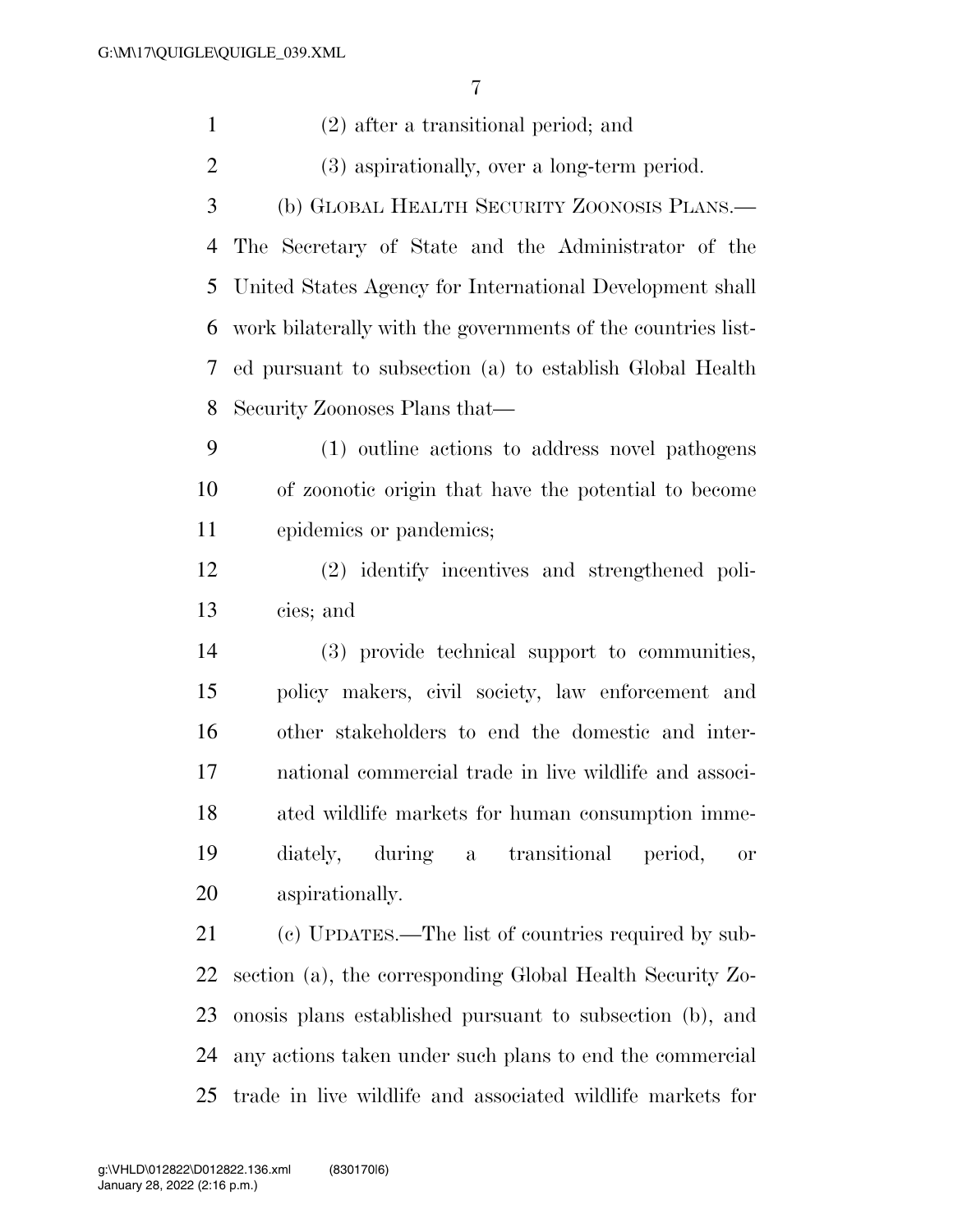human consumption immediately, during a transitional pe- riod, or aspirationally, shall be reviewed, updated, and publicly released annually by the Secretary and Adminis-trator, following review of the most recent scientific data.

**SEC. 30705. SENSE OF CONGRESS.** 

 It is the sense of Congress that global institutions, including the Food and Agriculture Organization of the United Nations, the World Organisation for Animal Health, the World Health Organization, and the United Nations Environment Programme, together with leading intergovernmental and nongovernmental organizations, veterinary and medical colleges, the Department of State, and the United States Agency for International Develop-ment, should—

 (1) promote the paradigm of One Health as an effective and integrated way to address the com-plexity of emerging disease threats; and

 (2) support improved community health, bio- diversity conservation, forest conservation and man- agement, sustainable agriculture, and the safety of livestock, domestic animals, and wildlife in devel- oping countries, particularly in tropical landscapes where there is an elevated risk of zoonotic disease spill over.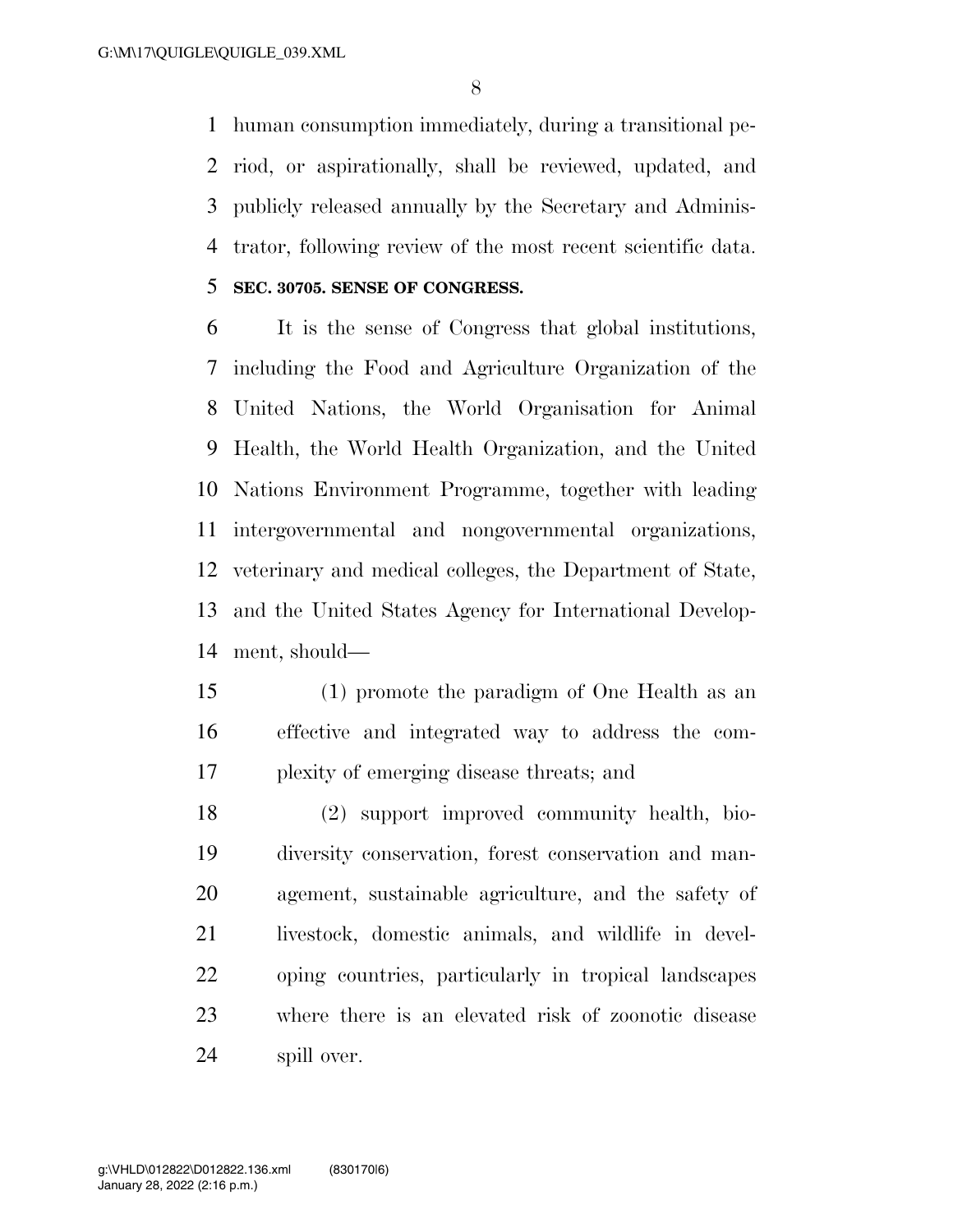| $\mathbf{1}$   | SEC. 30706. STATEMENT OF POLICY.                      |
|----------------|-------------------------------------------------------|
| $\overline{2}$ | It is the policy of the United States to—             |
| 3              | (1) support the availability of scalable and sus-     |
| $\overline{4}$ | tainable alternative sources of protein and nutrition |
| 5              | for local communities, where appropriate, in order to |
| 6              | minimize human reliance on the commercial trade in    |
| 7              | live wildlife for human consumption;                  |
| 8              | $(2)$ support foreign governments to                  |
| 9              | (A) reduce commercial trade in live wildlife          |
| 10             | for human consumption;                                |
| 11             | (B) transition from the commercial trade              |
| 12             | in live wildlife for human consumption to             |
| 13             | sustainably produced alternate protein and nu-        |
| 14             | tritional sources;                                    |
| 15             | (C) establish and effectively manage and              |
| 16             | protect natural habitat, including protected and      |
| 17             | conserved areas and the lands of Indigenous           |
| 18             | peoples and local communities, particularly in        |
| 19             | countries with tropical forest hotspots for           |
| 20             | emerging diseases; and                                |
| 21             | (D) strengthen public health capacity, par-           |
| 22             | ticularly in countries where there is a high risk     |
| 23             | of emerging zoonotic viruses and other infec-         |
| 24             | tious diseases;                                       |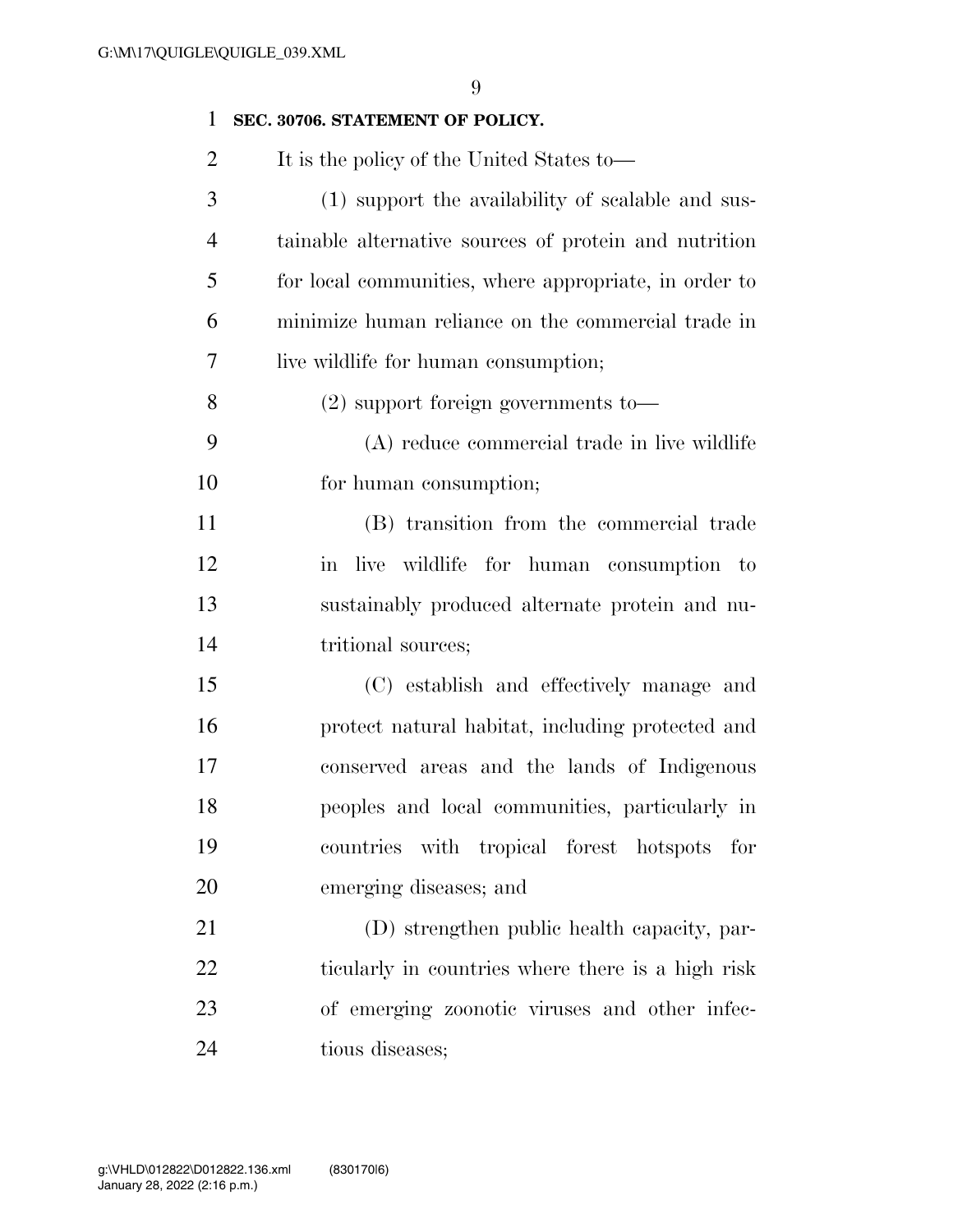(3) respect the rights and needs of indigenous peoples and local communities dependent on such wildlife for nutritional needs and food security; and (4) facilitate international cooperation by work- ing with international partners through intergovern- mental, international, and nongovernmental organi- zations such as the United Nations to— (A) lead a resolution at the United Nations Security Council or General Assembly and World Health Assembly outlining the danger to

 human and animal health from emerging zoonotic infectious diseases, with recommenda- tions for implementing the closure of wildlife markets and prevention of the commercial trade in live wildlife for human consumption, except where the consumption of wildlife is necessary for local food security or where such actions would significantly disrupt a readily available and irreplaceable food supply;

 (B) raise awareness and build stakeholder engagement networks, including civil society, the private sector, and local and regional gov- ernments on the dangerous potential of wildlife markets as a source of zoonotic diseases and re-duce demand for the consumption of wildlife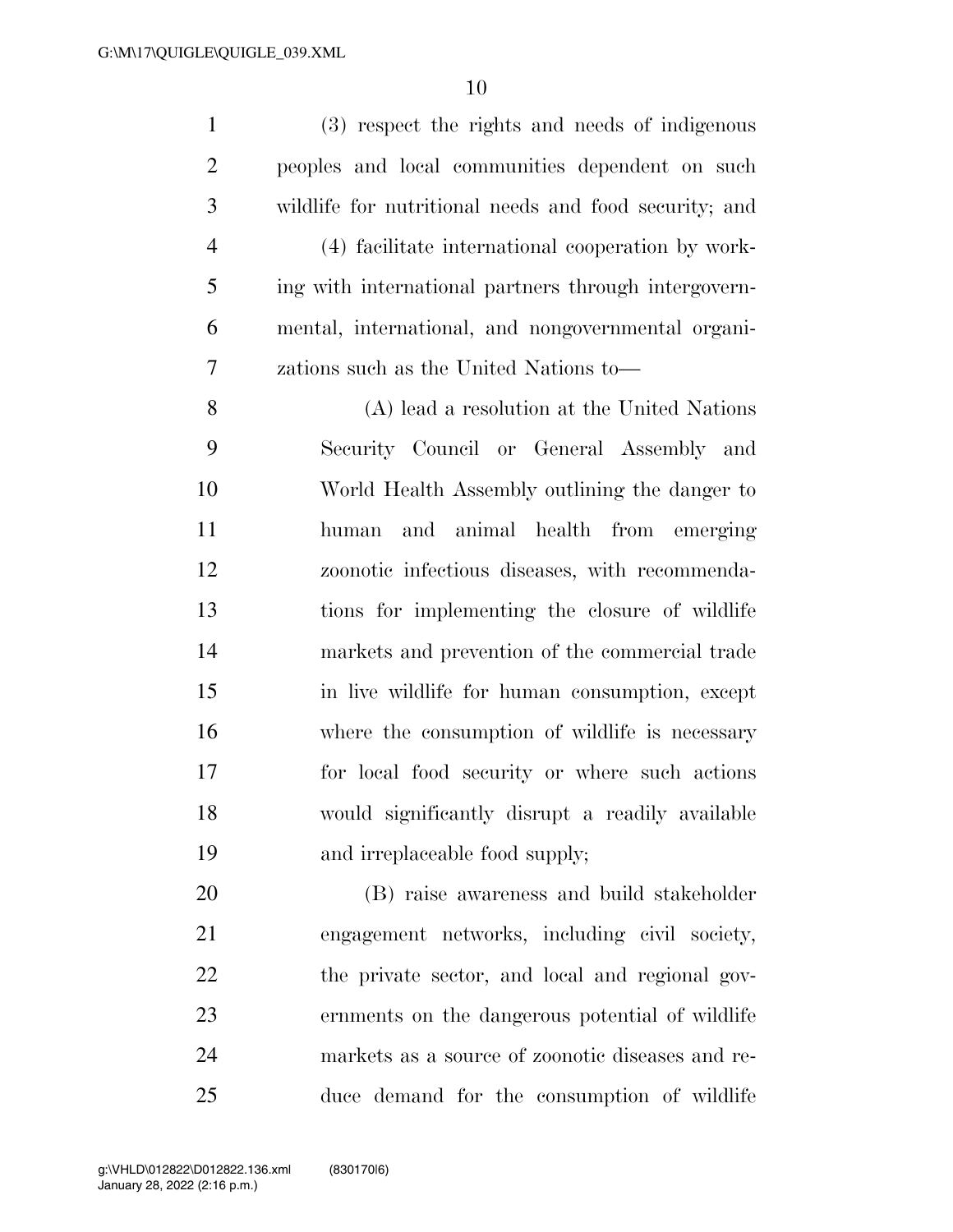through evidence-based behavior change pro- grams, while ensuring that existing wildlife habitat is not encroached upon or destroyed as part of this process;

 (C) encourage and support alternative forms of sustainable food production, farming, and shifts to sustainable sources of protein and nutrition instead of terrestrial wildlife, where able and appropriate, and reduce consumer de- mand for terrestrial and freshwater wildlife through enhanced local and national food sys- tems, especially in areas where wildlife markets play a significant role in meeting subsistence needs while ensuring that existing wildlife habi- tat is not encroached upon or destroyed as part of this process; and

 (D) strive to increase biosecurity and hygi- enic standards implemented in farms, gathering centers, transport, and market systems around the globe, especially those specializing in the provision of products intended for human con-sumption.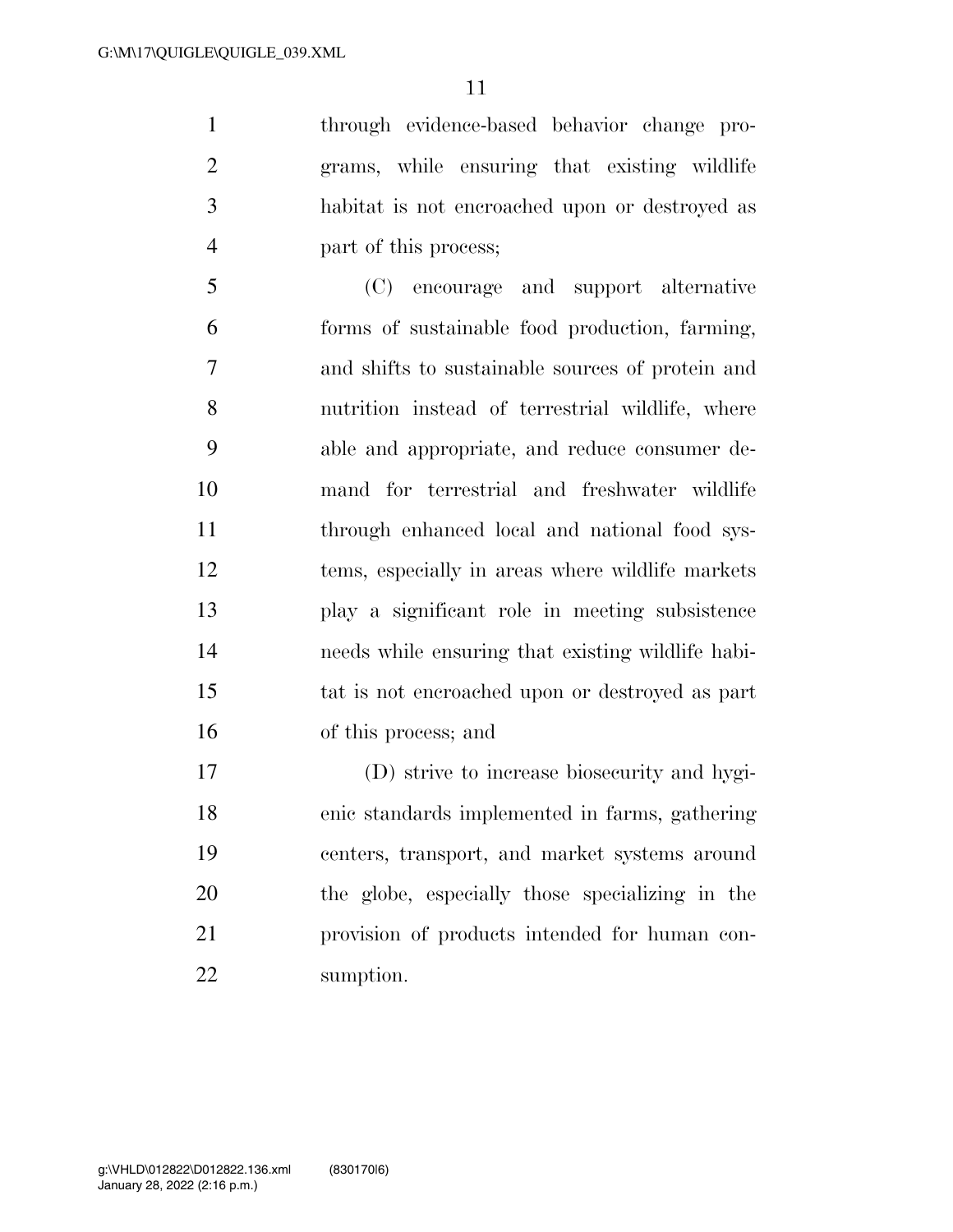**SEC. 30707. PREVENTION OF FUTURE ZOONOTIC SPILL-OVER EVENTS.** 

 (a) IN GENERAL.—The Secretary of State and the Administrator of the United States Agency for Inter- national Development, in consultation with the Director of the United States Fish and Wildlife Service, the Sec- retary of Agriculture, the Director of the Centers for Dis- ease Control and Prevention, and the heads of other rel- evant departments and agencies, shall work with foreign governments, multilateral entities, intergovernmental or- ganizations, international partners, private sector part- ners, and nongovernmental organizations to carry out ac- tivities supporting the following objectives, recognizing that multiple interventions will likely be necessary to make an impact, and that interventions will need to be tailored to the situation to—

 (1) pursuant to section 30704, close wildlife markets and prevent associated commercial trade in live wildlife, placing a priority focus on countries with significant markets for live wildlife for human consumption, high-volume commercial trade and as- sociated markets, trade in and across urban centers, and trade for luxury consumption or where there is no dietary necessity—

 (A) through existing treaties, conventions, and agreements;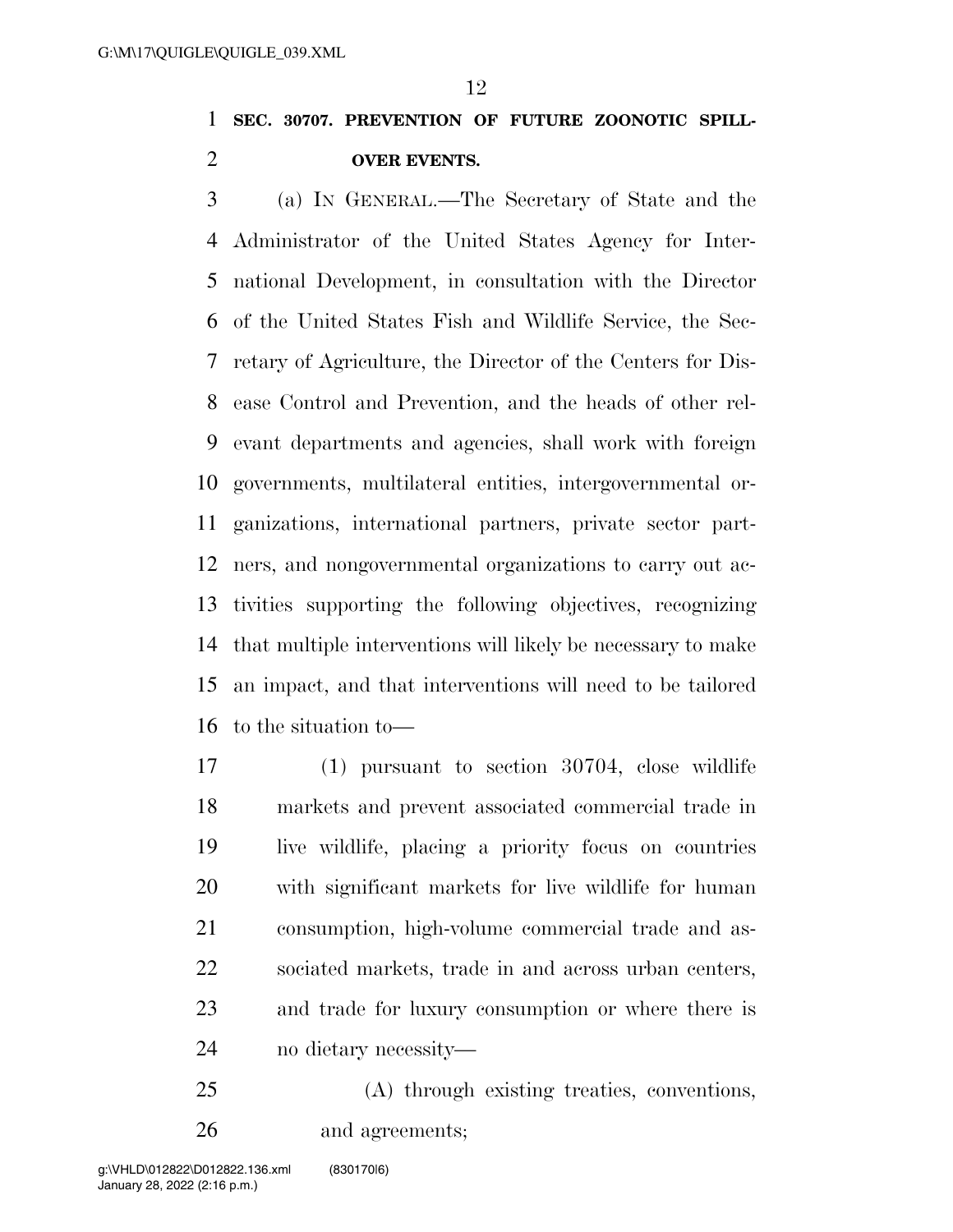| $\mathbf{1}$   | (B) by amending existing protocols or                    |
|----------------|----------------------------------------------------------|
| $\overline{2}$ | agreements;                                              |
| 3              | (C) by pursuing new protocols; or                        |
| $\overline{4}$ | (D) by other means of international coordi-              |
| 5              | nation;                                                  |
| 6              | (2) improve regulatory oversight and reduce              |
| 7              | commercial trade in live wildlife and eliminate prac-    |
| 8              | tices identified to contribute to zoonotic spillover and |
| 9              | emerging pathogens;                                      |
| 10             | (3) prevent commercial trade in live wildlife            |
| 11             | through programs that combat wildlife trafficking        |
| 12             | and poaching, including by—                              |
| 13             | (A) providing assistance to improve law en-              |
| 14             | forcement;                                               |
| 15             | (B) detecting and deterring the illegal im-              |
| 16             | port, transit, sale, and export of wildlife;             |
| 17             | (C) strengthening such programs to assist                |
| 18             | countries through legal reform;                          |
| 19             | (D) improving information sharing and en-                |
| 20             | hancing capabilities of participating foreign            |
| 21             | governments;                                             |
| 22             | (E) supporting efforts to change behavior                |
| 23             | and reduce demand for such wildlife products;            |
| 24             | (F) leveraging United States private sector              |
| 25             | technologies and expertise to scale and enhance          |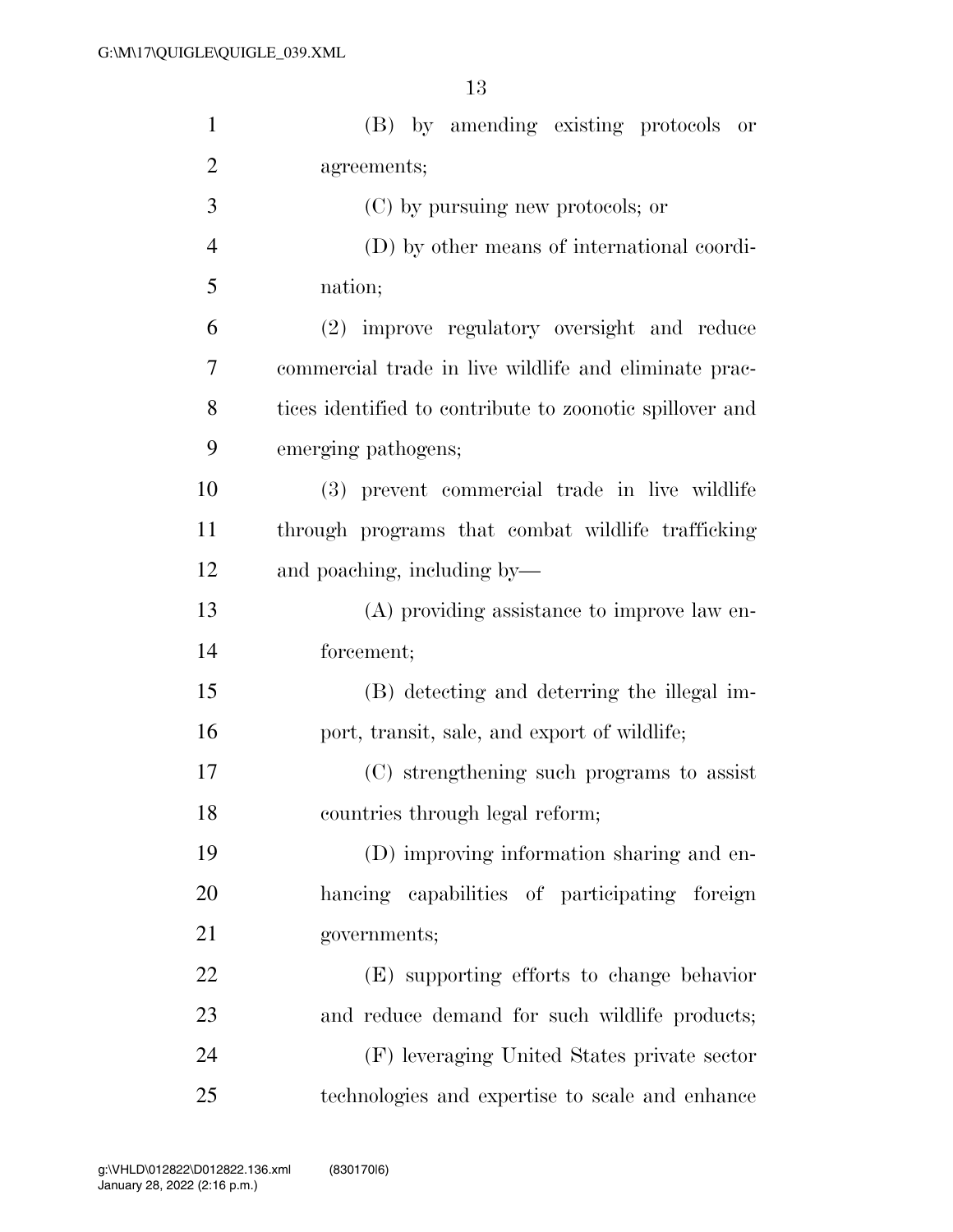enforcement responses to detect and prevent such trade; and

 (G) strengthening collaboration with key private sector entities in the transportation in- dustry to prevent and report the transport of such wildlife and wildlife products;

 (4) leverage strong United States bilateral rela- tionships to support new and existing inter-Ministe- rial collaborations or Task Forces that can serve as regional One Health models;

 (5) build local agricultural and food safety ca- pacity by leveraging expertise from the United States Department of Agriculture (USDA) and in- stitutions of higher education with agricultural or natural resource expertise;

 (6) work through international organizations to develop a set of objective risk-based metrics that provide a cross-country comparable measure of the level of risk posed by wildlife trade and marketing and can be used to track progress nations make in reducing risks, identify where resources should be focused, and potentially leverage a peer influence ef-fect;

 (7) prevent the degradation and fragmentation of forests and other intact ecosystems to minimize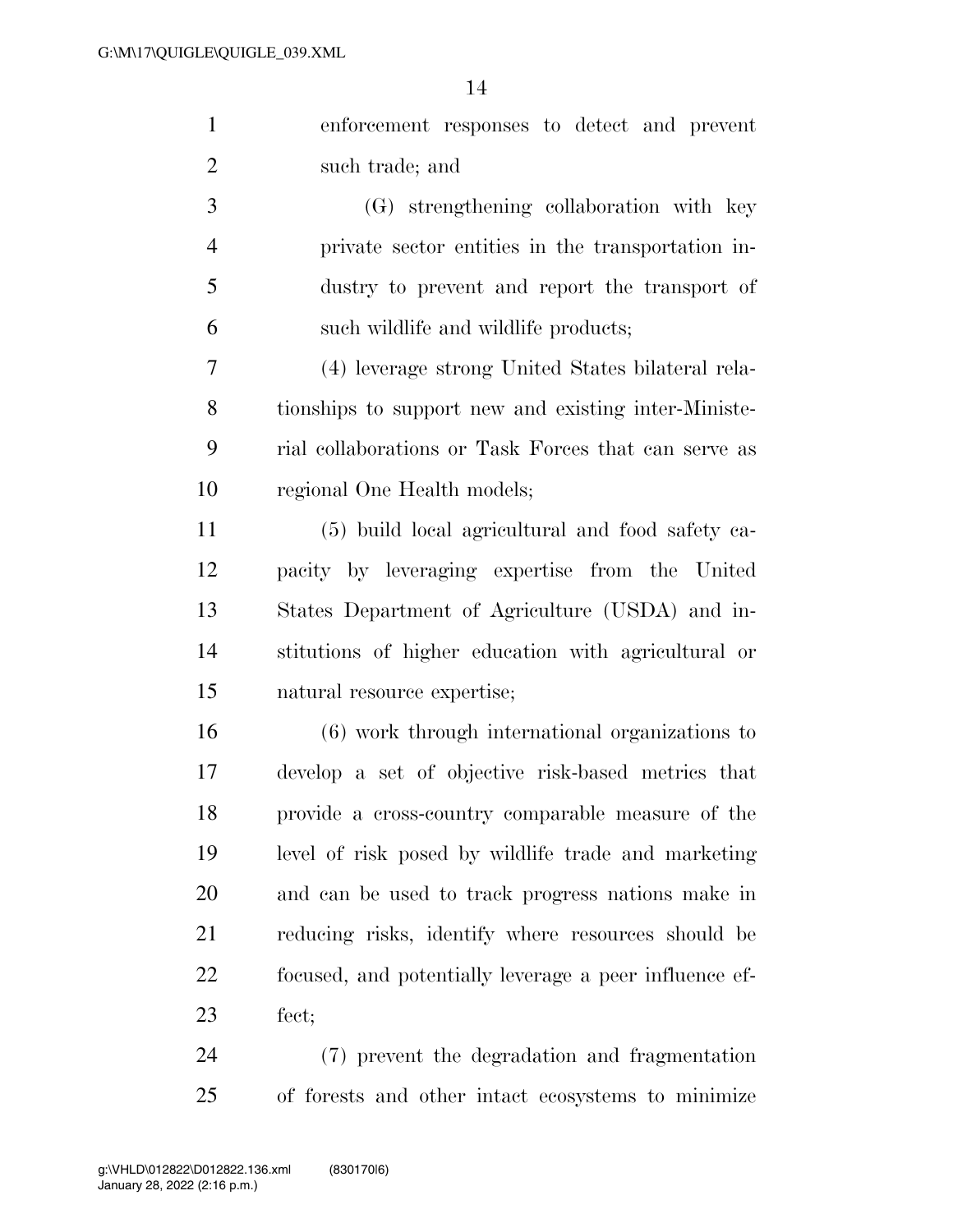| $\mathbf{1}$   | interactions between wildlife and human and live-      |
|----------------|--------------------------------------------------------|
| $\overline{2}$ | stock populations that could contribute to spillover   |
| 3              | events and zoonotic disease transmission, including    |
| $\overline{4}$ | by providing assistance or supporting policies to, for |
| 5              | example—                                               |
| 6              | $(A)$ conserve, protect, and restore the in-           |
| 7              | tegrity of such ecosystems;                            |
| 8              | (B) support the rights and needs of Indige-            |
| 9              | nous People and local communities and their            |
| 10             | ability to continue their effective stewardship of     |
| 11             | their traditional lands and territories;               |
| 12             | (C) support the establishment and effective            |
| 13             | management of protected areas, prioritizing            |
| 14             | highly intact areas; and                               |
| 15             | (D) prevent activities that result in the de-          |
| 16             | struction, degradation, fragmentation, or con-         |
| 17             | version of intact forests and other intact eco-        |
| 18             | systems and biodiversity strongholds, including        |
| 19             | by governments, private sector entities, and           |
| 20             | multilateral development financial institutions;       |
| 21             | (8) offer appropriate alternative livelihood and       |
| 22             | worker training programs and enterprise develop-       |
| 23             | ment to wildlife traders, wildlife breeders, and local |
| 24             | communities whose members are engaged in the           |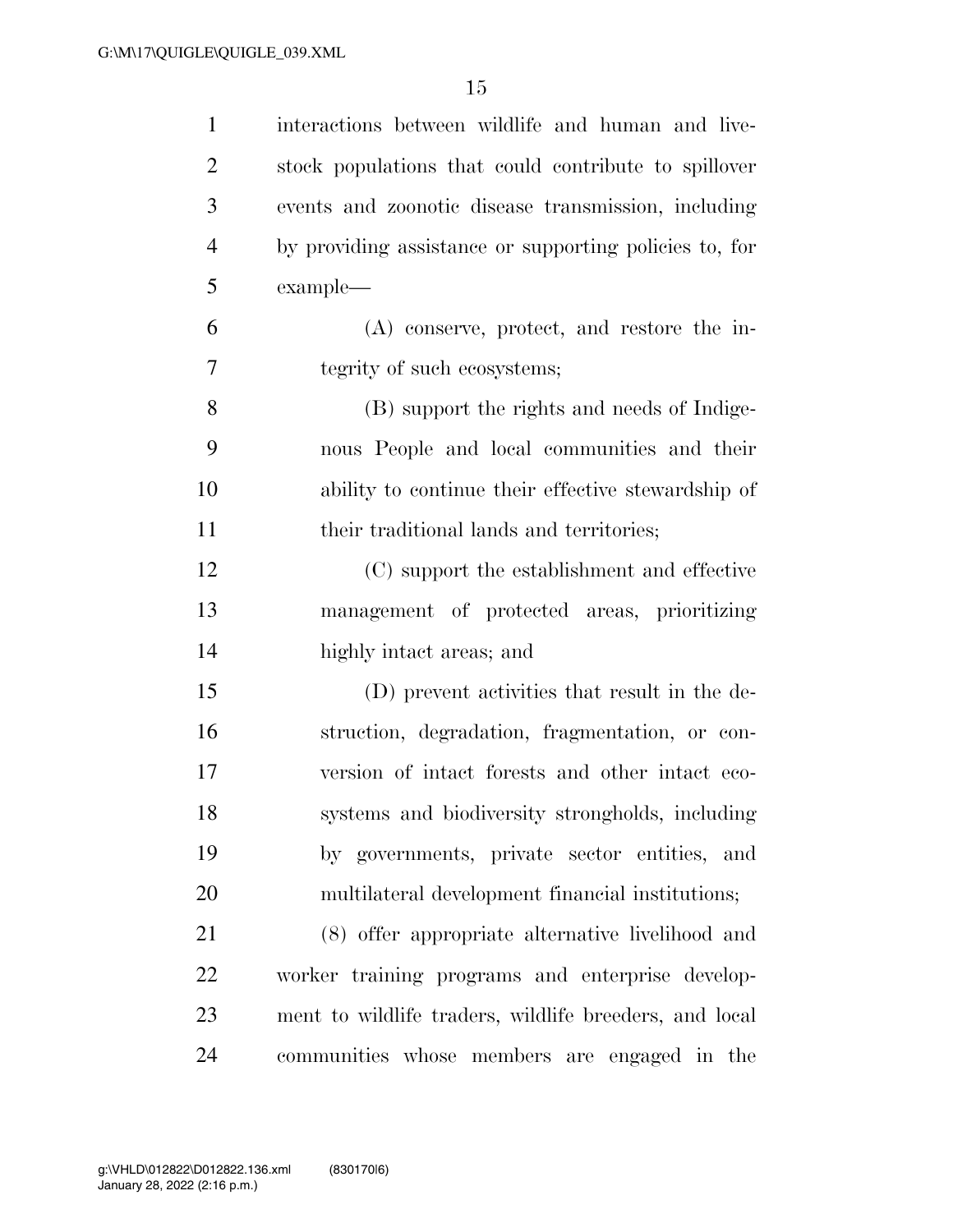commercial trade in live wildlife for human con-sumption;

 (9) ensure that the rights of Indigenous Peoples and local communities are respected and their au-thority to exercise these rights is protected;

 (10) strengthen global capacity for prevention, prediction, and detection of novel and existing zoonoses with pandemic potential, including the sup- port of innovative technologies in coordination with the United States Agency for International Develop- ment, the Centers for Disease Control and Preven- tion, and other relevant departments and agencies; and

 (11) support the development of One Health systems at the local, regional, national, and global levels in coordination with the United States Agency for International Development, the Centers for Dis- ease Control and Prevention, and other relevant de- partments and agencies, particularly in emerging in- fectious disease hotspots, through a collaborative, multisectoral, and transdisciplinary approach that recognizes the interconnections among people, ani- mals, plants, and their shared environment to achieve equitable and sustainable health outcomes.

(b) ACTIVITIES.—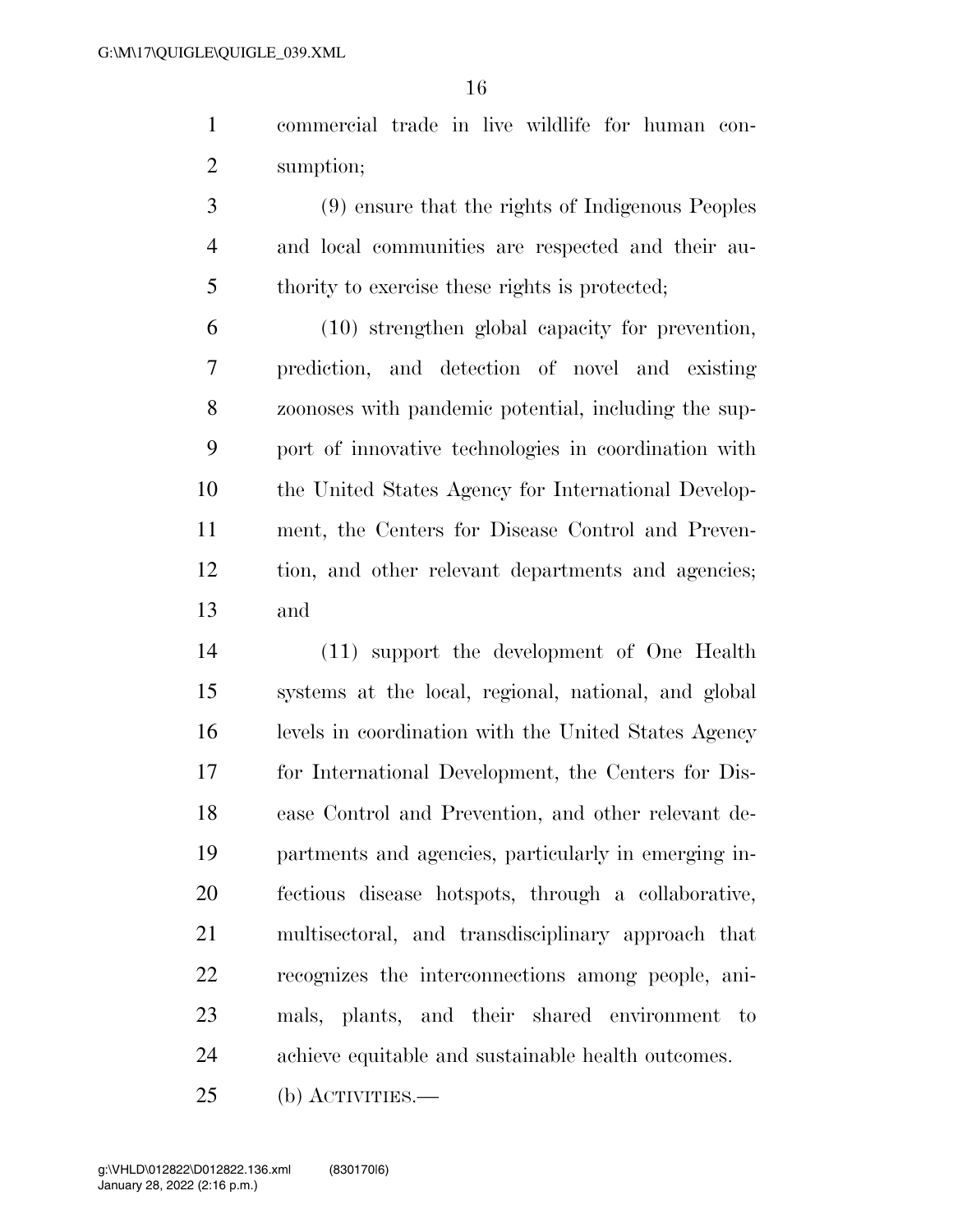| $\mathbf{1}$   | (1) GLOBAL COOPERATION.—The United States             |
|----------------|-------------------------------------------------------|
| $\overline{2}$ | Government, working through the United Nations        |
| 3              | and its components, as well as international organi-  |
| $\overline{4}$ | zation such as Interpol, the Food and Agriculture     |
| 5              | Organization of the United Nations, and the World     |
| 6              | Organisation for Animal Health, and in furtherance    |
| 7              | of the policies described in section 30706, shall—    |
| 8              | (A) collaborate with other member states,             |
| 9              | issue declarations, statements, and commu-            |
| 10             | niques urging countries to close wildlife mar-        |
| 11             | kets, and prevent commercial trade in live wild-      |
| 12             | life for human consumption; and                       |
| 13             | (B) urge increased enforcement of existing            |
| 14             | laws to end wildlife trafficking.                     |
| 15             | INTERNATIONAL COALITIONS.—The<br>(2)<br>Sec-          |
| 16             | retary of State shall seek to build new, and support  |
| 17             | existing, international coalitions focused on closing |
| 18             | wildlife markets and preventing commercial trade in   |
| 19             | live wildlife for human consumption, with a focus on  |
| 20             | the following efforts:                                |
| 21             | (A) Providing assistance and advice to                |
| 22             | other governments in the adoption of legislation      |
| 23             | and regulations to close wildlife markets and         |
| 24             | associated trade over such timeframe and in           |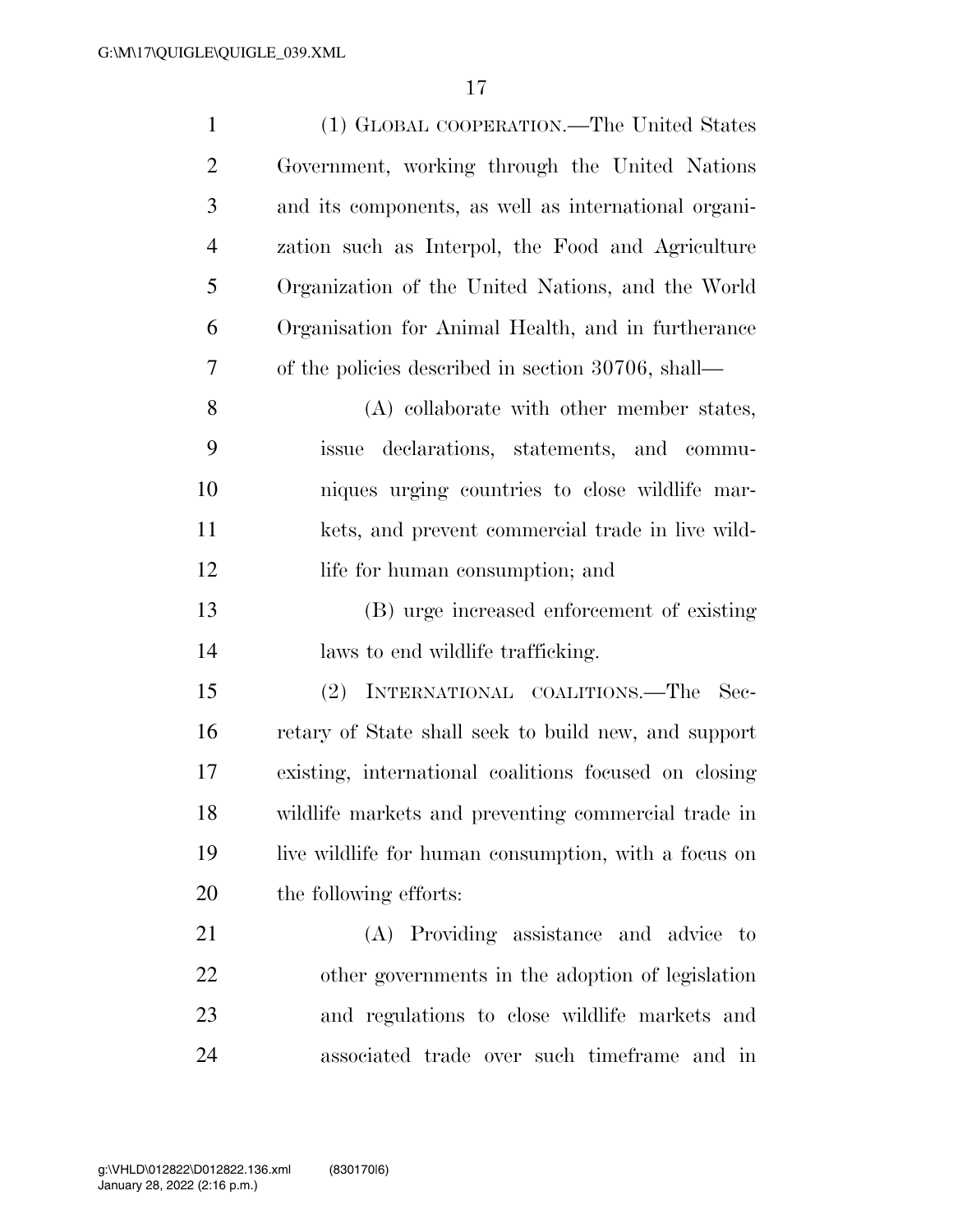| $\mathbf{1}$   | such manner as to minimize the increase of         |
|----------------|----------------------------------------------------|
| $\overline{2}$ | wildlife trafficking and poaching.                 |
| 3              | (B) Creating economic and enforcement              |
| $\overline{4}$ | pressure for the immediate shut down of uncon-     |
| 5              | trolled, unsanitary, or illicit wildlife markets   |
| 6              | and their supply chains to prevent their oper-     |
| 7              | ation.                                             |
| 8              | (C) Providing assistance and guidance to           |
| 9              | other governments on measures to prohibit the      |
| 10             | import, export, and domestic commercial trade      |
| 11             | in live wildlife for the purpose of human con-     |
| 12             | sumption.                                          |
| 13             | (D) Implementing risk reduction interven-          |
| 14             | tions and control options to address zoonotic      |
| 15             | spillover along the supply chain for the wildlife  |
| 16             | market system.                                     |
| 17             | (E) Engaging and receiving guidance from           |
| 18             | key stakeholders at the ministerial, local gov-    |
| 19             | ernment, and civil society level, including Indig- |
| 20             | enous Peoples, in countries that will be im-       |
| 21             | pacted by this title and where wildlife markets    |
| 22             | and associated wildlife trade are the predomi-     |
| 23             | nant source of meat or protein, in order to miti-  |
| 24             | gate the impact of any international efforts on    |
|                |                                                    |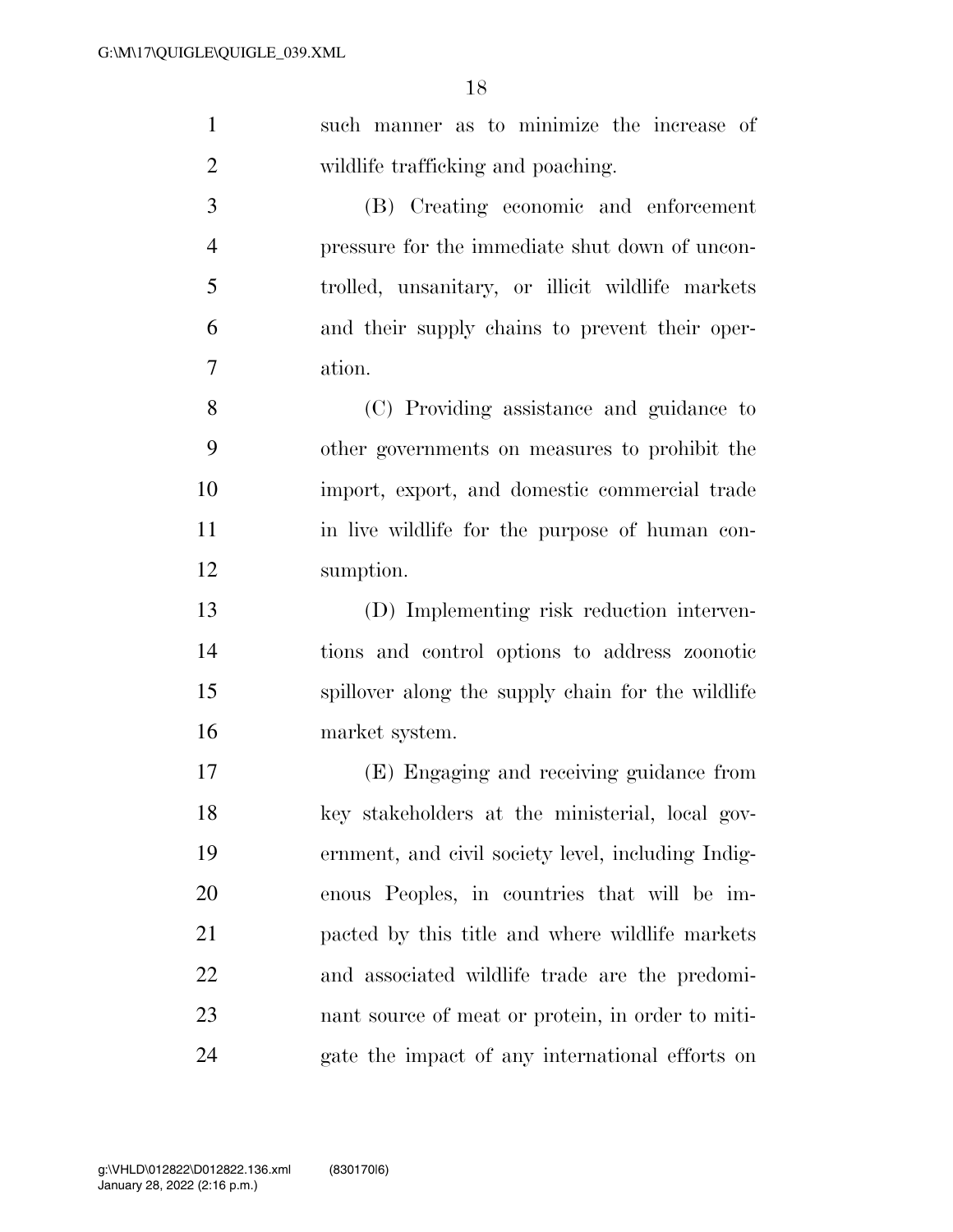food security, nutrition, local customs, conserva-2 tion methods, or cultural norms. (F) Promoting private sector engagement

 and public-private partnerships with industry groups (such as the transportation industry) to address transport and movement of live wildlife to supply the commercial trade in live wildlife for human consumption.

 (c) UNITED STATES AGENCY FOR INTERNATIONAL DEVELOPMENT.—

11 (1) SUSTAINABLE FOOD SYSTEMS FUNDING.—

 (A) AUTHORIZATION OF APPROPRIA- TIONS.—In addition to any other amounts pro- vided for such purposes, there is authorized to be appropriated such sums as necessary for each fiscal year from 2021 through 2030 to the United States Agency for International Devel- opment to reduce demand for consumption of wildlife from wildlife markets and support shifts to diversified alternative and sustainably pro- duced sources of nutritious food and protein in communities that rely upon the consumption of wildlife for food security, while ensuring that existing wildlife habitat is not encroached upon or destroyed as part of this process, using a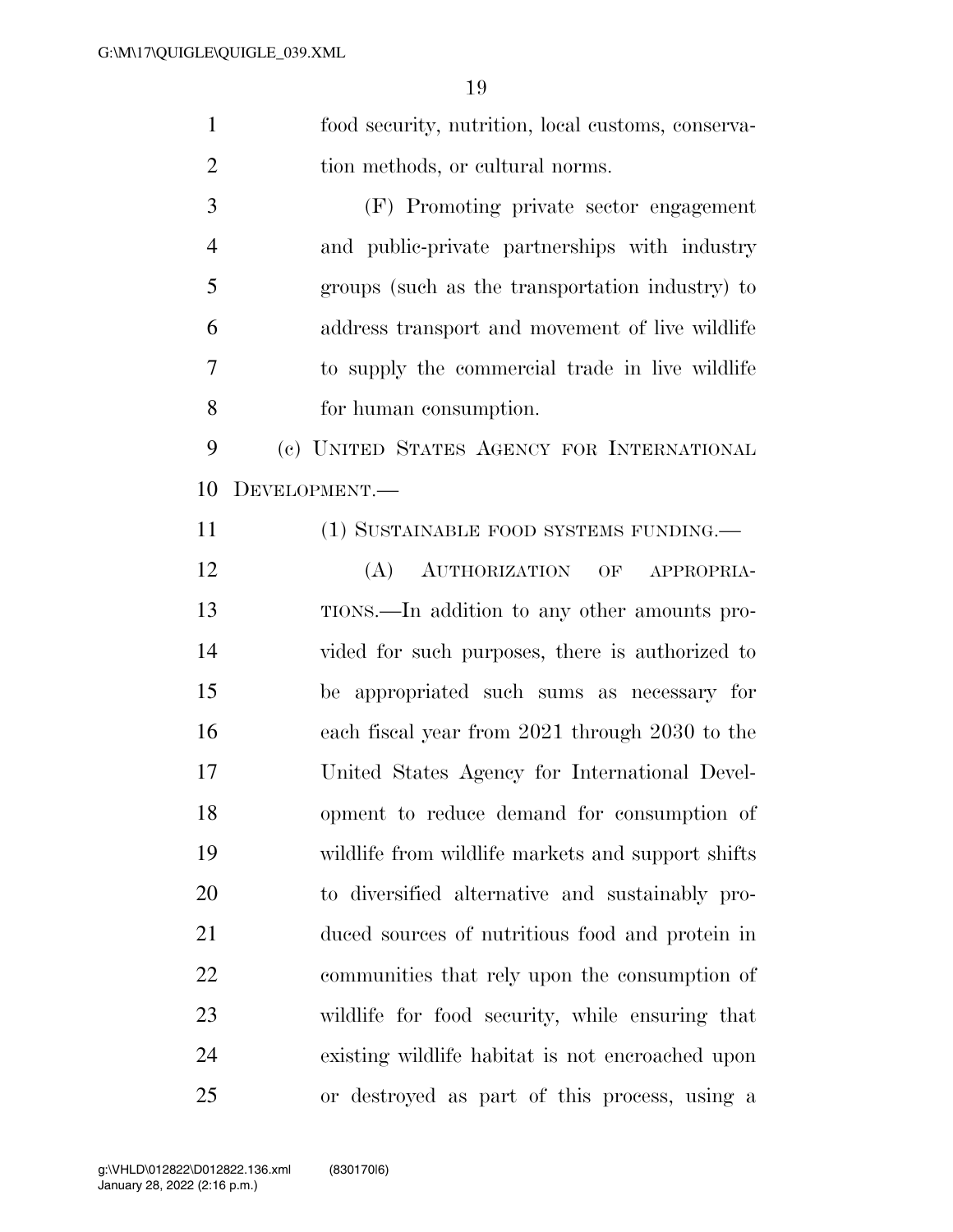multisectoral approach and including support for demonstration programs.

 (B) ACTIVITIES.—The Bureau for Devel- opment, Democracy and Innovation (DDI), the Bureau for Resilience and Food Security (RFS), and the Bureau for Global Health (GH) of the United States Agency for International Development shall, in partnership with United States and international institutions of higher education and nongovernmental organizations, co-develop approaches focused on safe, sustain- able food systems that support and incentivize the replacement of terrestrial wildlife in diets, while ensuring that existing wildlife habitat is not encroached upon or destroyed as part of 16 this process.

 (2) ADDRESSING THREATS AND CAUSES OF ZOONOTIC DISEASE OUTBREAKS.—The Adminis- trator of the United States Agency for International Development, in consultation with the Secretary of the Interior, shall increase activities in United States Agency for International Development programs re- lated to conserving biodiversity, combating wildlife trafficking, sustainable landscapes, global health, food security, and resilience in order to address the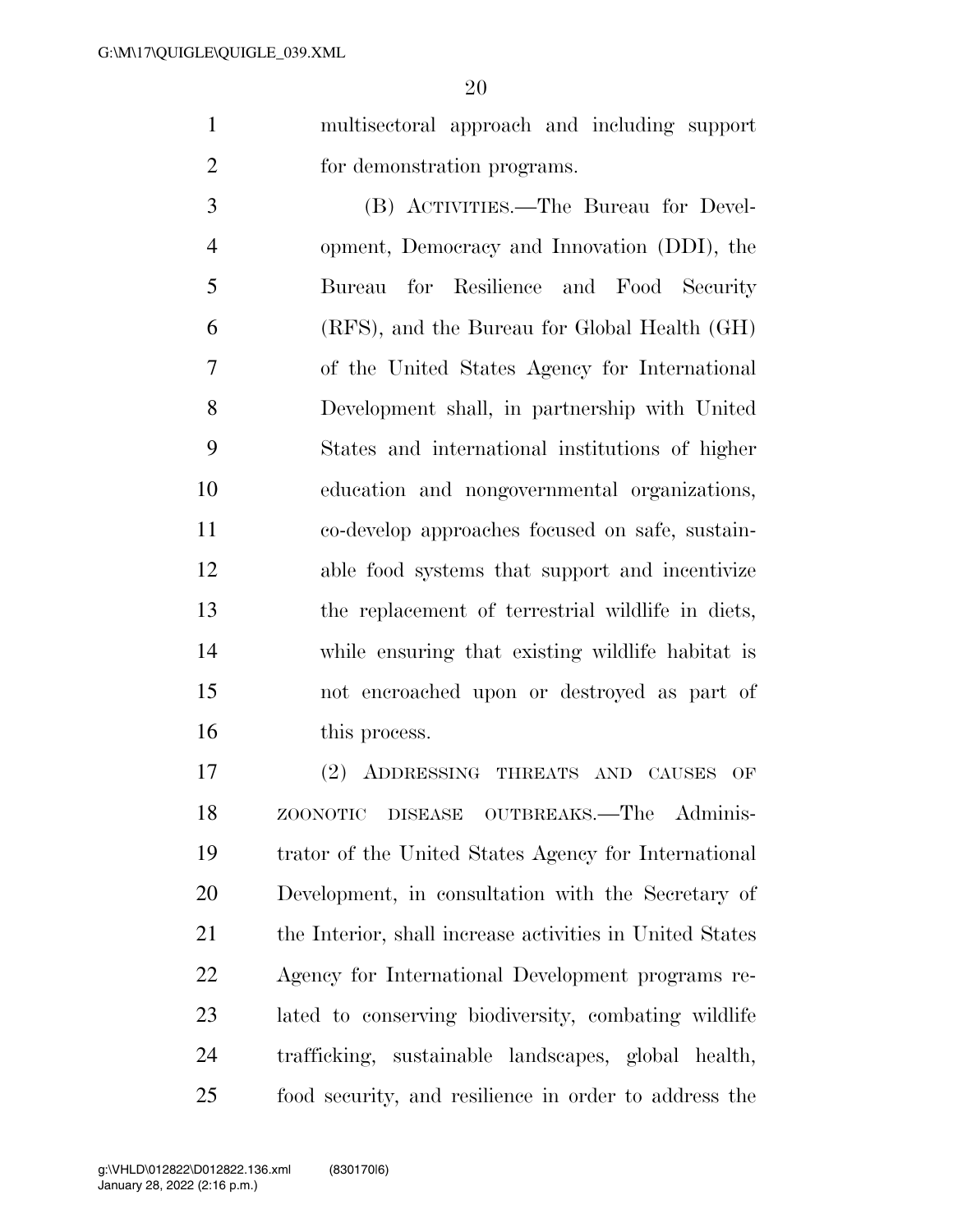| threats and causes of zoonotic disease outbreaks, in- |
|-------------------------------------------------------|
| eluding through—                                      |

- (A) education;
- (B) capacity building;

 (C) strengthening human, livestock, and wildlife health monitoring systems of pathogens of zoonotic origin to support early detection and reporting of novel and known pathogens for emergence of zoonotic disease and strength- ening cross-sectoral collaboration to align risk reduction approaches in consultation with the Director of the Centers for Disease Control and the Secretary of Health and Human Services;

 (D) improved domestic and wild animal disease monitoring and control at production and market levels;

 (E) development of alternative livelihood opportunities where possible;

 (F) preventing degradation and fragmenta- tion of forests and other intact ecosystems and restoring the integrity of such ecosystems, par- ticularly in tropical countries, to prevent the creation of new pathways for zoonotic pathogen transmission that arise from interactions among wildlife, humans, and livestock populations;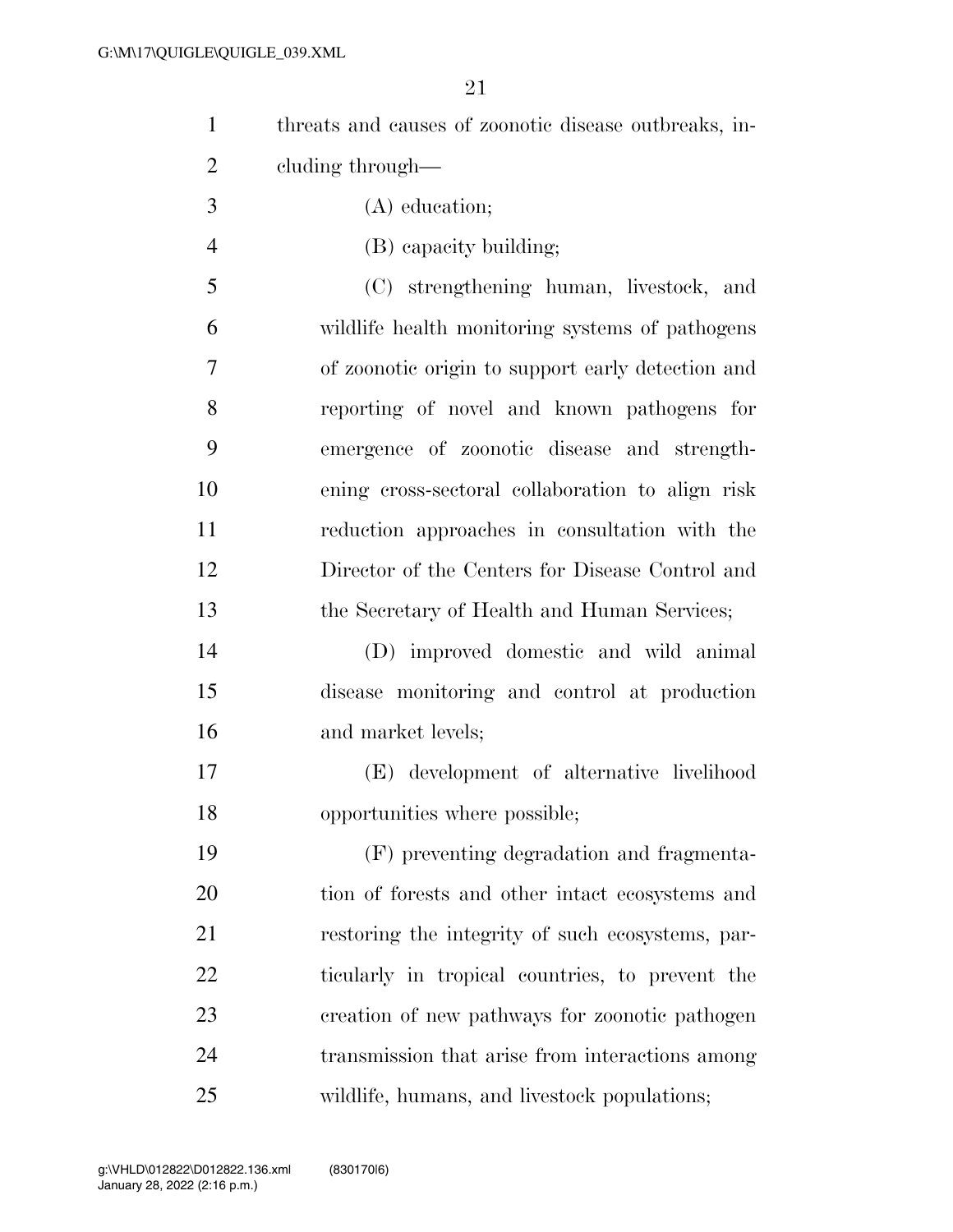(G) minimizing interactions between do- mestic livestock and wild animals in markets and captive production;

 (H) supporting shifts from wildlife markets to diversified, safe, affordable, and accessible al- ternative sources of protein and nutrition through enhanced local and national food sys- tems while ensuring that existing wildlife habi- tat is not encroached upon or destroyed as part of this process;

 (I) improving community health, forest management practices, and safety of livestock production in tropical landscapes, particularly in hotspots for zoonotic spillover and emerging infectious diseases;

 (J) preventing degradation and fragmenta- tion of forests and other intact ecosystems, par- ticularly in tropical countries, to minimize inter- actions between wildlife, human, and livestock populations that could contribute to spillover events and zoonotic disease transmission, in- cluding by providing assistance or supporting policies to—

 (i) conserve, protect, and restore the integrity of such ecosystems; and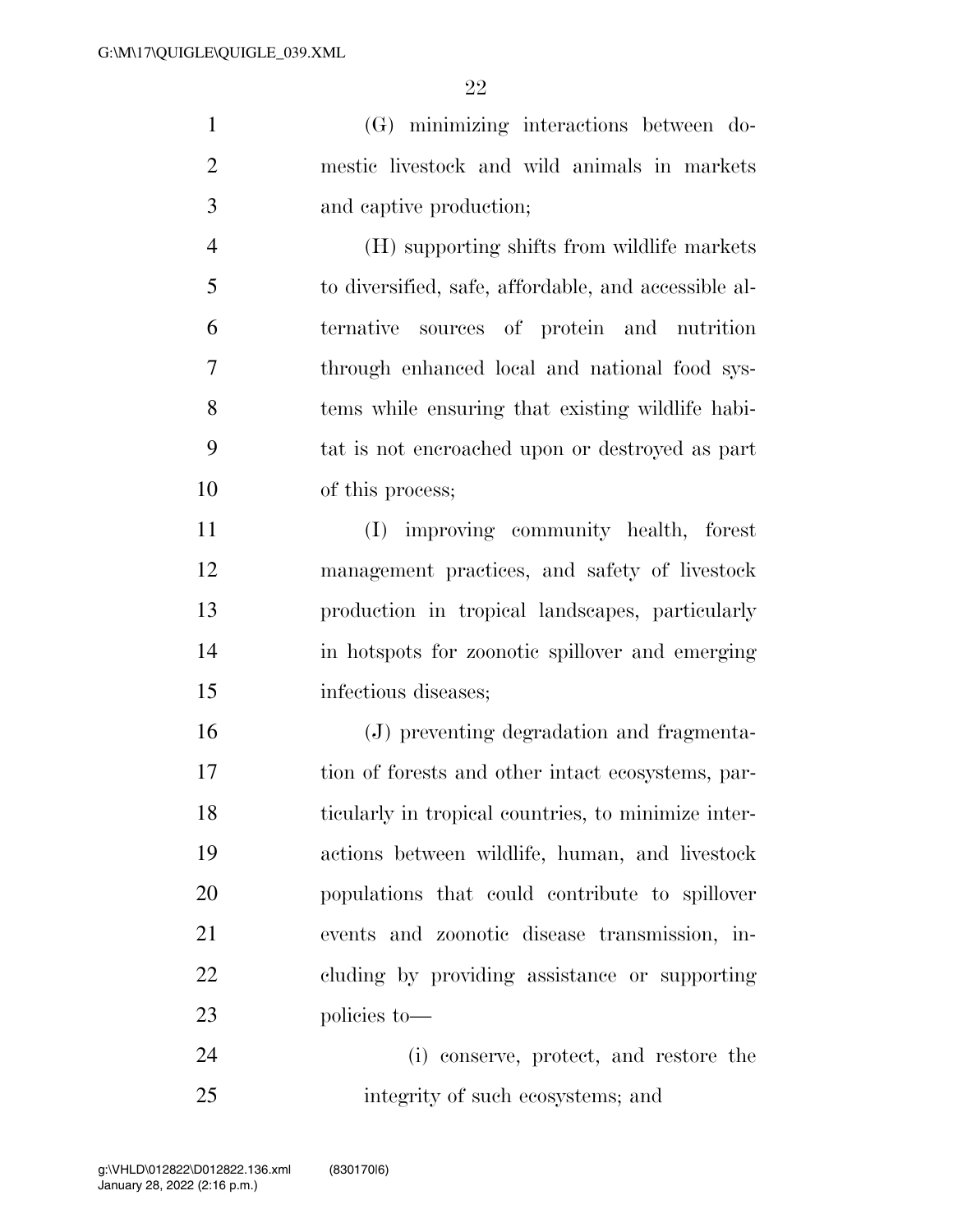| $\mathbf{1}$   | (ii) support the rights of Indigenous                      |
|----------------|------------------------------------------------------------|
| $\overline{2}$ | People and local communities and their                     |
| 3              | ability to continue their effective steward-               |
| $\overline{4}$ | ship of their intact traditional lands and                 |
| 5              | territories; and                                           |
| 6              | (K) supporting development and use of                      |
| 7              | multi-data sourced predictive models and deci-             |
| 8              | sion making tools to identify areas of highest             |
| 9              | probability of zoonotic spillover and to deter-            |
| 10             | mine cost-effective monitoring and mitigation              |
| 11             | approaches; and                                            |
| 12             | (L) other relevant activities described in                 |
| 13             | section 30706 that are within the mandate of               |
| 14             | the United States Agency for International De-             |
| 15             | velopment.                                                 |
| 16             | (3) IMMEDIATE RELIEF FUNDING TO STABILIZE                  |
| 17             | PROTECTED AREAS.—The Administrator of the                  |
| 18             | United States Agency for International Development         |
| 19             | and the Secretary of State are authorized to admin-        |
| 20             | ister immediate relief funding to stabilize protected      |
| 21             | areas and conservancies.                                   |
| 22             | (d) STAFFING REQUIREMENTS.—The Administrator               |
| 23             | of the United States Agency for International Develop-     |
| 24             | ment, in collaboration with the United States Fish and     |
|                | 25 Wildlife Service, the United States Department of Agri- |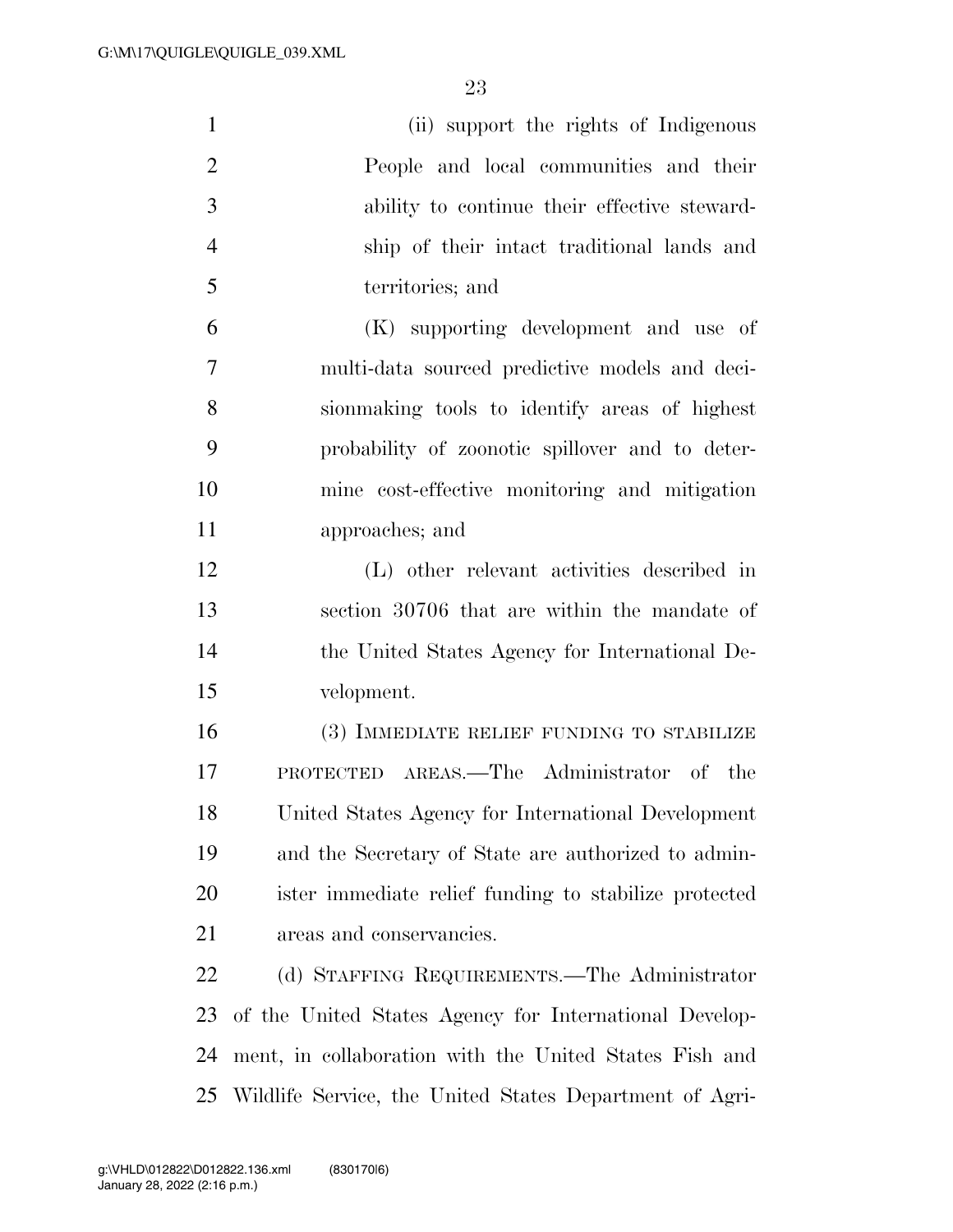culture Animal and Plant Health Inspection Service, the Centers for Disease Control and Prevention, and other Federal entities as appropriate, is authorized to hire addi-tional personnel—

- (1) to undertake programs aimed at reducing the risks of endemic and emerging infectious dis- eases and exposure to antimicrobial resistant patho-gens;
- (2) to provide administrative support and re- sources to ensure effective and efficient coordination of funding opportunities and sharing of expertise from relevant United States Agency for Inter- national Development bureaus and programs, includ-ing emerging pandemic threats;
- (3) to award funding to on-the-ground projects; (4) to provide project oversight to ensure ac- countability and transparency in all phases of the award process; and
- (5) to undertake additional activities under this title.
- (e) REPORTING REQUIREMENTS.—

22 (1) UNITED STATES DEPARTMENT OF STATE.

23 (A) In GENERAL.—Not later than 180 days after the date of the enactment of this Act, and annually thereafter until 2030, the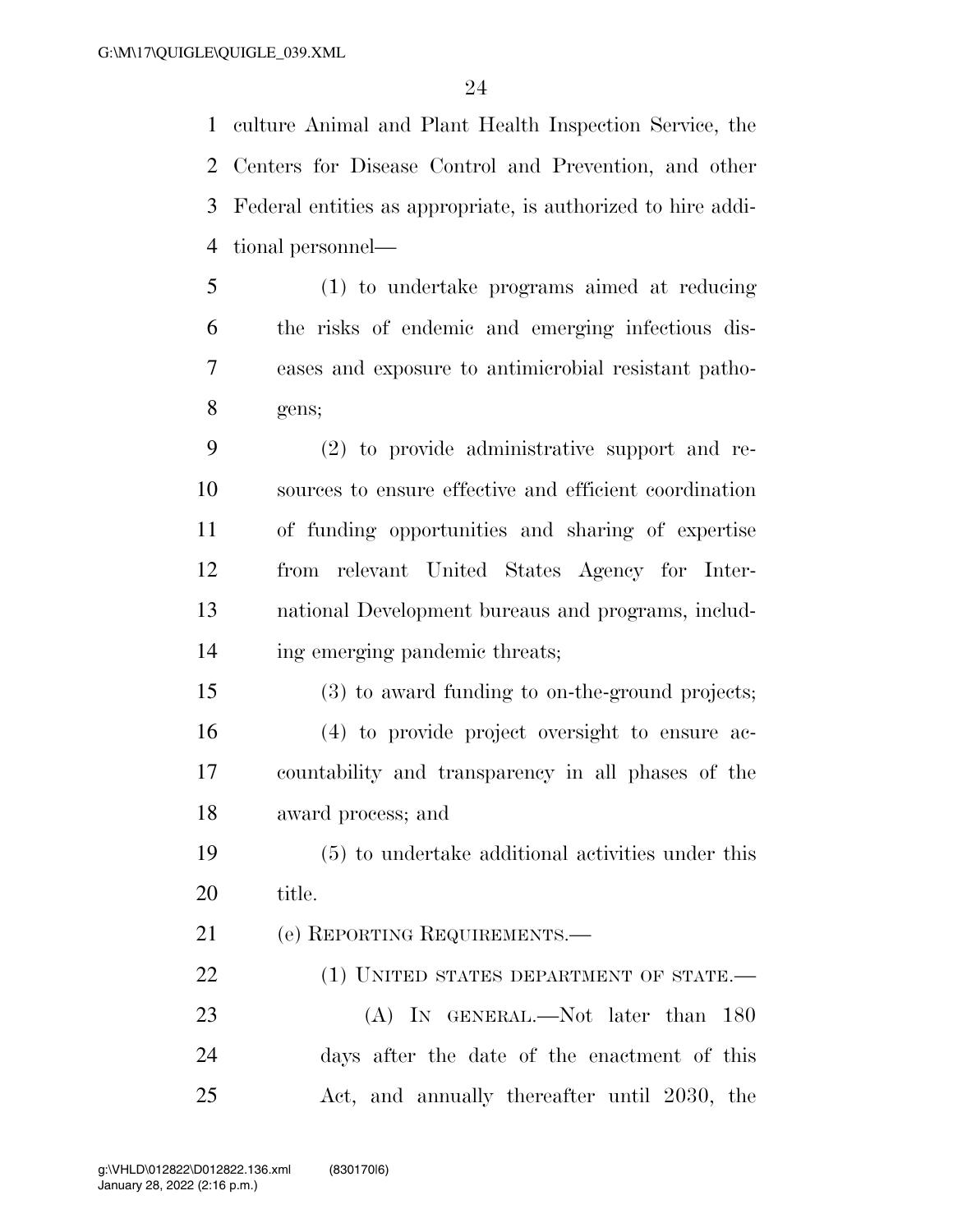| $\mathbf{1}$   | Secretary of State and the Administrator of the |
|----------------|-------------------------------------------------|
| $\overline{2}$ | United States Agency for International Devel-   |
| 3              | opment shall submit to the appropriate congres- |
| $\overline{4}$ | sional committees a report—                     |
| 5              | (i) describing—                                 |
| 6              | (I) the actions taken pursuant to               |
| 7              | this title, including through the appli-        |
| 8              | cation of findings and recommenda-              |
| 9              | tions generated from the study re-              |
| 10             | quired by section 30703 and the pro-            |
| 11             | vision of United States technical as-           |
| 12             | sistance;                                       |
| 13             | (II) the impact and effectiveness               |
| 14             | of international cooperation on shut-           |
| 15             | ting down wildlife markets;                     |
| 16             | (III) the impact and effectiveness              |
| 17             | of international cooperation on dis-            |
| 18             | rupting, deterring, and ultimately              |
| 19             | ending wildlife trafficking; and                |
| 20             | (IV) the impact and effectiveness               |
| 21             | of international cooperation on pre-            |
| 22             | venting the import, export, and do-             |
| 23             | mestic commercial trade in live wild-           |
| 24             | life for the purpose of human use as            |
| 25             | food or medicine, while accounting for          |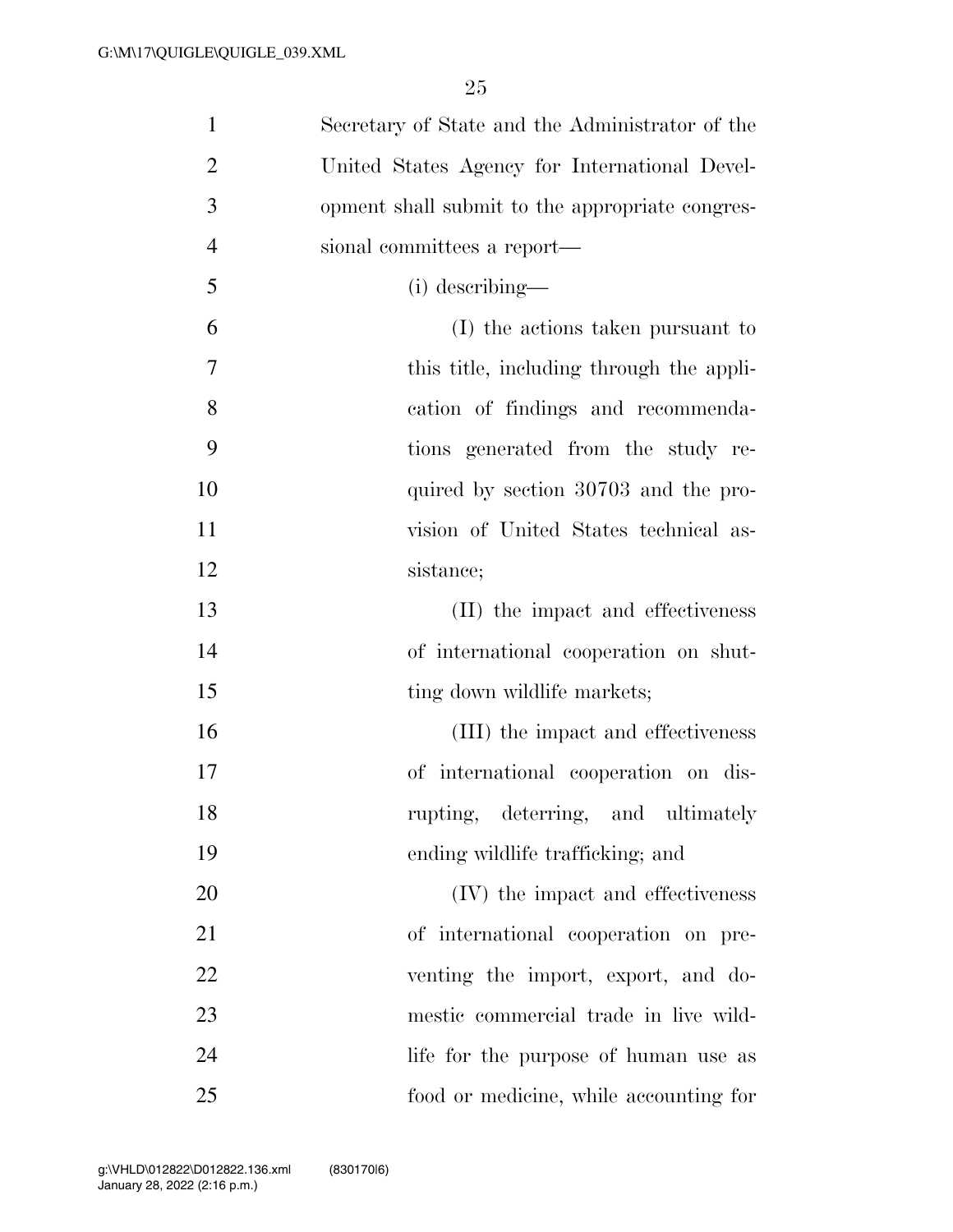| $\mathbf{1}$   | the differentiated needs of vulnerable   |
|----------------|------------------------------------------|
| $\overline{2}$ | populations who depend upon such         |
| 3              | wildlife as a predominant source of      |
| $\overline{4}$ | meat or protein; and                     |
| 5              | (ii) identifying—                        |
| 6              | (I) foreign countries that con-          |
| 7              | tinue to enable the operation of wild-   |
| 8              | life markets as defined by this title    |
| 9              | and the associated trade of wildlife     |
| 10             | products for human use as food or        |
| 11             | medicine that feeds such markets;        |
| 12             | (II) foreign governments, net-           |
| 13             | works, or individuals who aid and abet   |
| 14             | or otherwise facilitate illicit wildlife |
| 15             | trafficking; and                         |
| 16             | recommendations<br>for<br>(III)          |
| 17             | incentivizing or enforcing compliance    |
| 18             | with laws and policies to close wildlife |
| 19             | markets pursuant to section 30704        |
| 20             | and uncontrolled, unsanitary, or illicit |
| 21             | wildlife markets and end the associ-     |
| 22             | ated commercial trade in live wildlife   |
| 23             | for human use as food or medicine,       |
| 24             | which may include visa restrictions      |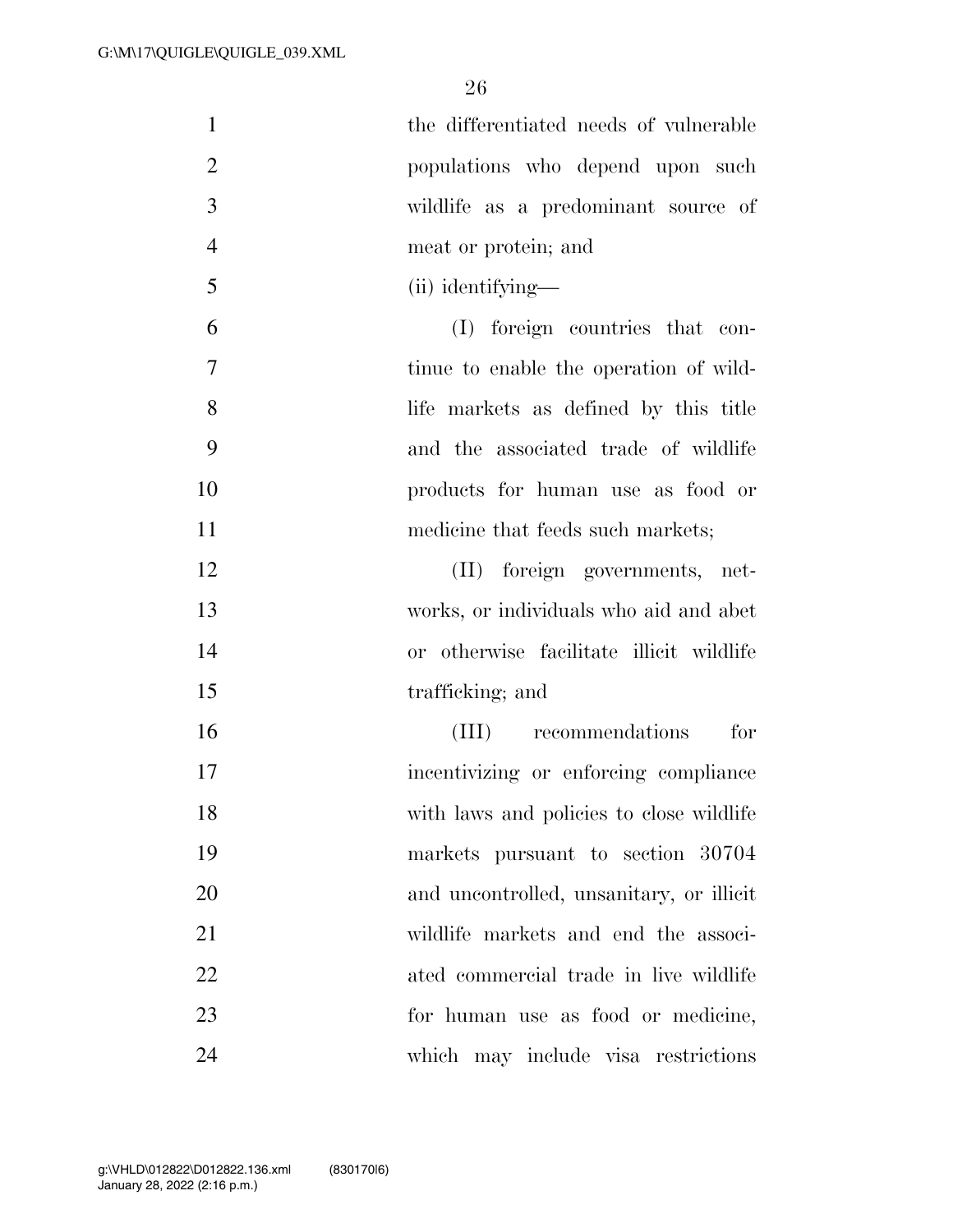| $\mathbf{1}$   | and other diplomatic or economic                                     |
|----------------|----------------------------------------------------------------------|
| $\overline{2}$ | tools.                                                               |
| 3              | (B) FORM.—The report required under                                  |
| $\overline{4}$ | this paragraph shall be submitted in unclassi-                       |
| 5              | fied form, but may include a classified annex.                       |
| 6              | (2)<br><b>UNITED</b><br>STATES AGENCY<br><b>FOR</b><br><b>INTER-</b> |
| 7              | NATIONAL DEVELOPMENT.—Not later than 180 days                        |
| 8              | after the date of the enactment of this Act, the Ad-                 |
| 9              | ministrator of the United States Agency for Inter-                   |
| 10             | national Development shall submit to the appro-                      |
| 11             | priate congressional committees a report—                            |
| 12             | (A) describing the actions taken pursuant                            |
| 13             | to this title;                                                       |
| 14             | (B) describing the impact and effectiveness                          |
| 15             | of key strategies for reducing demand for con-                       |
| 16             | sumption of such wildlife and associated wildlife                    |
| 17             | markets;                                                             |
| 18             | summarizing additional personnel<br>(C)                              |
| 19             | hired with funding authorized under this title,                      |
| 20             | including the number hired in each bureau; and                       |
| 21             | (D) describing partnerships developed with                           |
| 22             | other institutions of higher learning and non-                       |
| 23             | governmental organizations.                                          |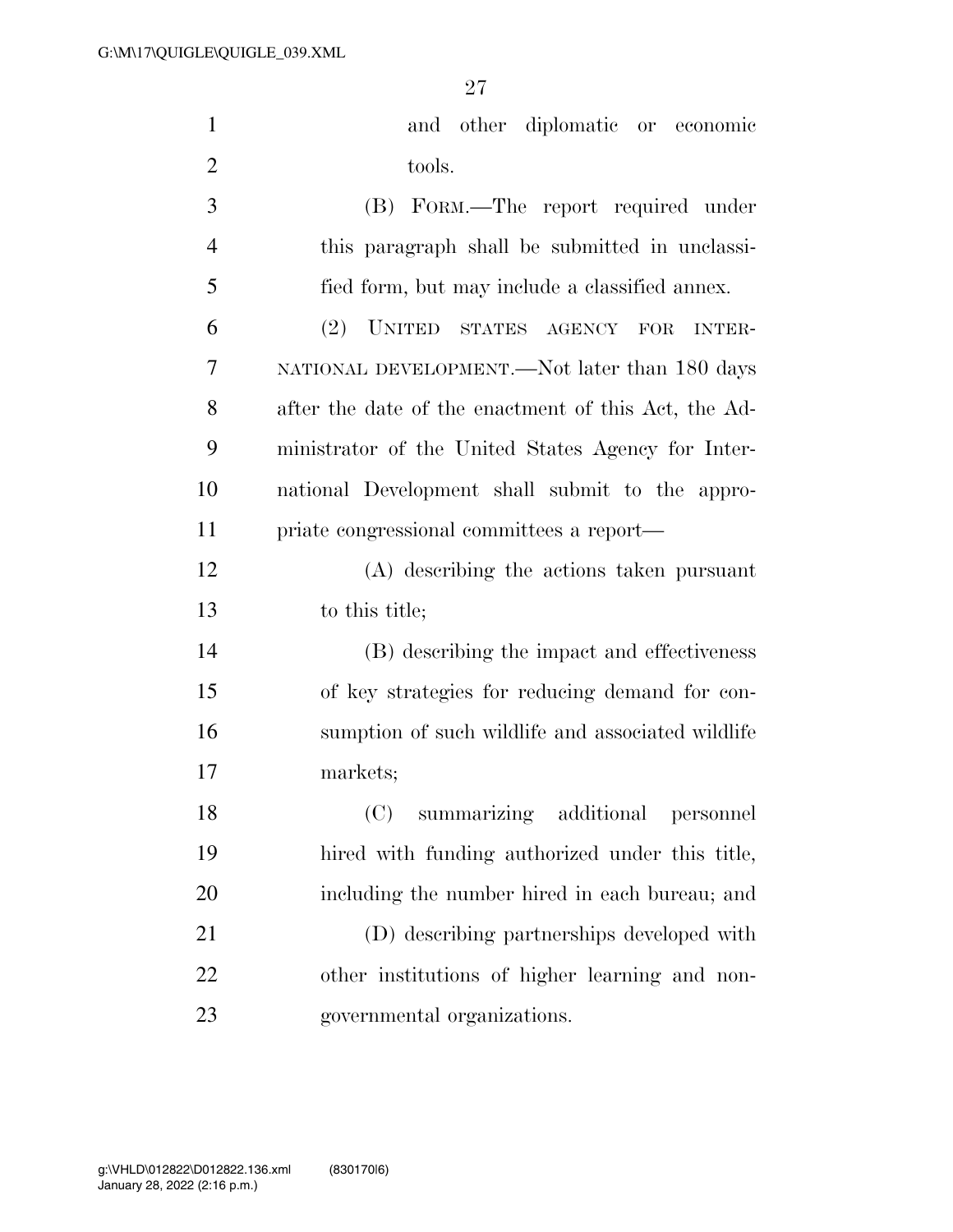#### **SEC. 30708. ONE HEALTH TASK FORCE.**

 (a) ESTABLISHMENT.—There is established a task force to be known as the ''One Health Task Force''.

 (b) DUTIES OF TASK FORCE.—The duties of the Task Force shall be to—

 (1) ensure an integrated approach across the Federal Government and globally to the prevention of, early detection of, preparedness for, and response to zoonotic spillover and the outbreak and trans- mission of zoonotic diseases that may pose a threat to public health security;

 (2) not later than 1 year after the date of the enactment of this Act, develop and publish, on a publicly accessible website, a plan for global biosecu- rity and zoonotic disease prevention and response that leverages expertise in public health, consumer education and communication, behavior change, wildlife health, wildlife conservation, livestock pro- duction, veterinary health, food safety, sustainable forest management, community-based conservation, rural food security, and indigenous rights to coordi- nate zoonotic disease surveillance internationally, in- cluding support for One Health institutions around the world that can prevent and provide early detec-tion of zoonotic outbreaks; and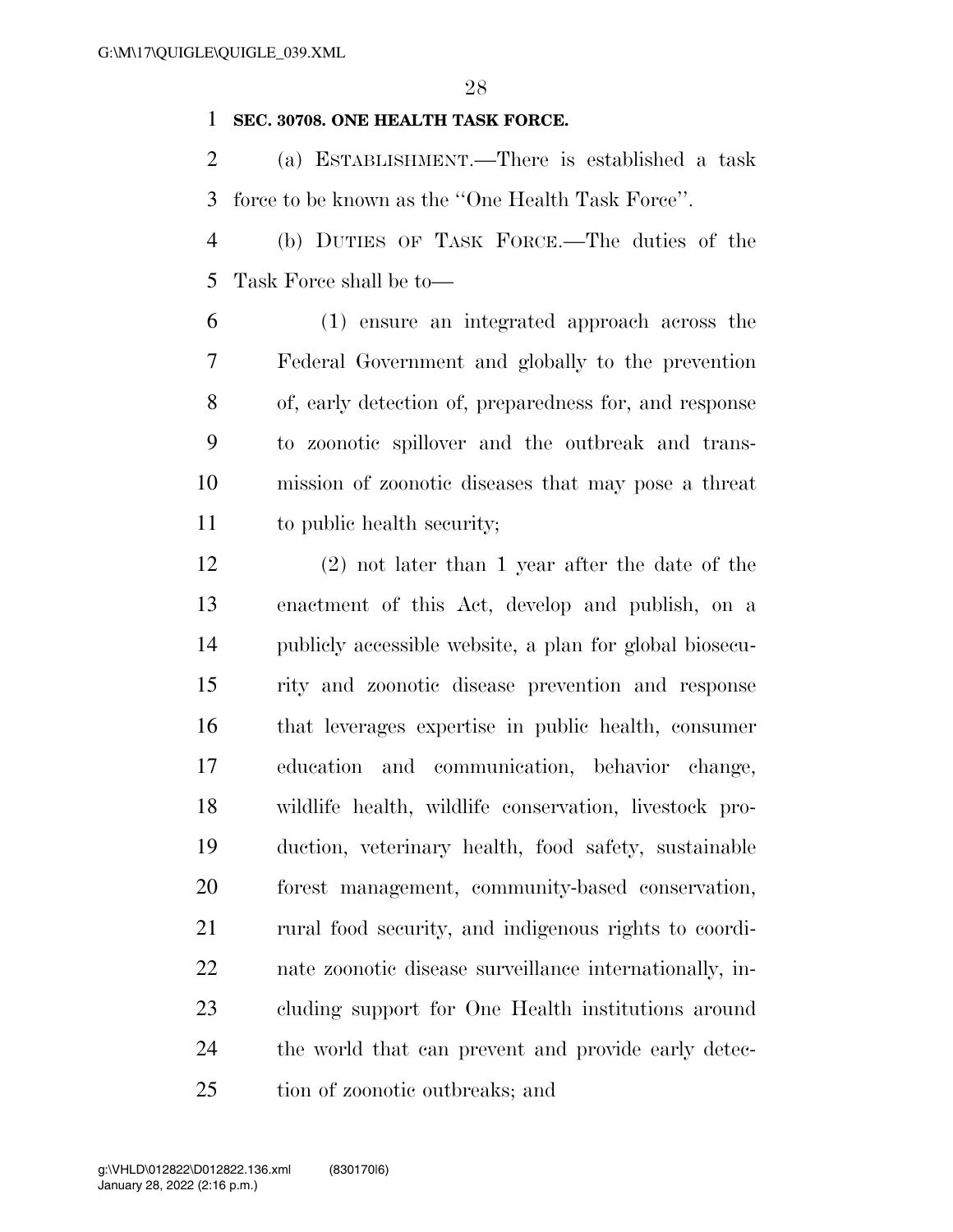| $\mathbf{1}$   | $(3)$ expand the scope of the implementation of        |
|----------------|--------------------------------------------------------|
| $\overline{2}$ | the White House's Global Health Security Strategy      |
| 3              | to more robustly support the prevention of zoonotic    |
| $\overline{4}$ | spillover and respond to zoonotic disease investiga-   |
| 5              | tions and outbreaks by establishing a 10-year strat-   |
| 6              | egy with specific Federal Government domestic and      |
| 7              | international goals, priorities, and timelines for ac- |
| 8              | tion, including to-                                    |
| 9              | (A) recommend policy actions and mecha-                |
| 10             | nisms in developing countries to reduce the risk       |
| 11             | of zoonotic spillover and zoonotic disease emer-       |
| 12             | gence and transmission, including in support of        |
| 13             | those activities described in section 30707;           |
| 14             | (B) identify new mandates, authorities,                |
| 15             | and incentives needed to strengthen the global         |
| 16             | zoonotic disease plan under paragraph (2);             |
| 17             | (C) define and list priority areas as coun-            |
| 18             | tries or regions determined to be of high risk         |
| 19             | for zoonotic disease emergence, as well as based       |
| 20             | on, but not limited to, factors that include wild-     |
| 21             | life biodiversity, livestock production, human         |
| 22             | population density, and active drivers of disease      |
| 23             | emergence such as land use change, including           |
| 24             | forest degradation and loss, intensification of        |
| 25             | livestock production, and wildlife trade;              |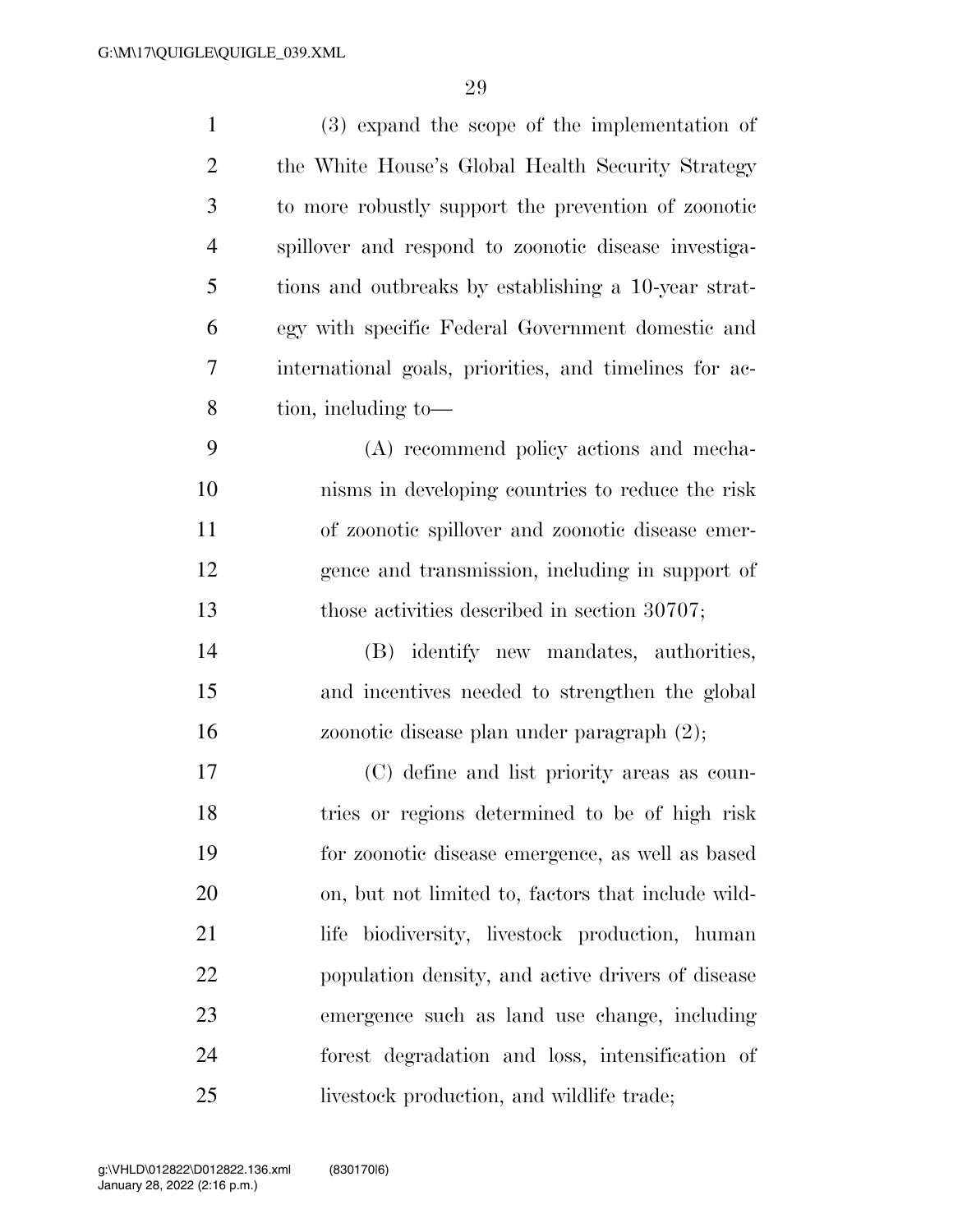| $\mathbf{1}$   | (D) prioritize engagement in programs                 |
|----------------|-------------------------------------------------------|
| $\overline{2}$ | that target tropical countries and regions expe-      |
| 3              | riencing high rates of biodiversity loss, deforest-   |
| $\overline{4}$ | ation, forest degradation, and land conversion        |
| 5              | and countries with significant markets for live       |
| 6              | wildlife for human consumption; and                   |
| 7              | (E) identify and recommend actions to ad-             |
| 8              | dress existing gaps in efforts to prevent and re-     |
| 9              | spond to domestic zoonotic disease emergence          |
| 10             | and transmission.                                     |
| 11             | (c) MEMBERSHIP.-                                      |
| 12             | (1) IN GENERAL.—The members of the Task               |
| 13             | Force established pursuant to subsection (a) shall be |
| 14             | composed of representatives from each of the fol-     |
| 15             | lowing agencies:                                      |
| 16             | (A) One permanent Chairperson at the                  |
| 17             | level of Deputy Assistant Secretary or above          |
| 18             | from the following agencies, to rotate every 2        |
| 19             | years in an order to be determined by the Ad-         |
| 20             | ministrator:                                          |
| 21             | (i) The Department of Agriculture or                  |
| 22             | the Animal and Plant Health Inspection                |
| 23             | Service.                                              |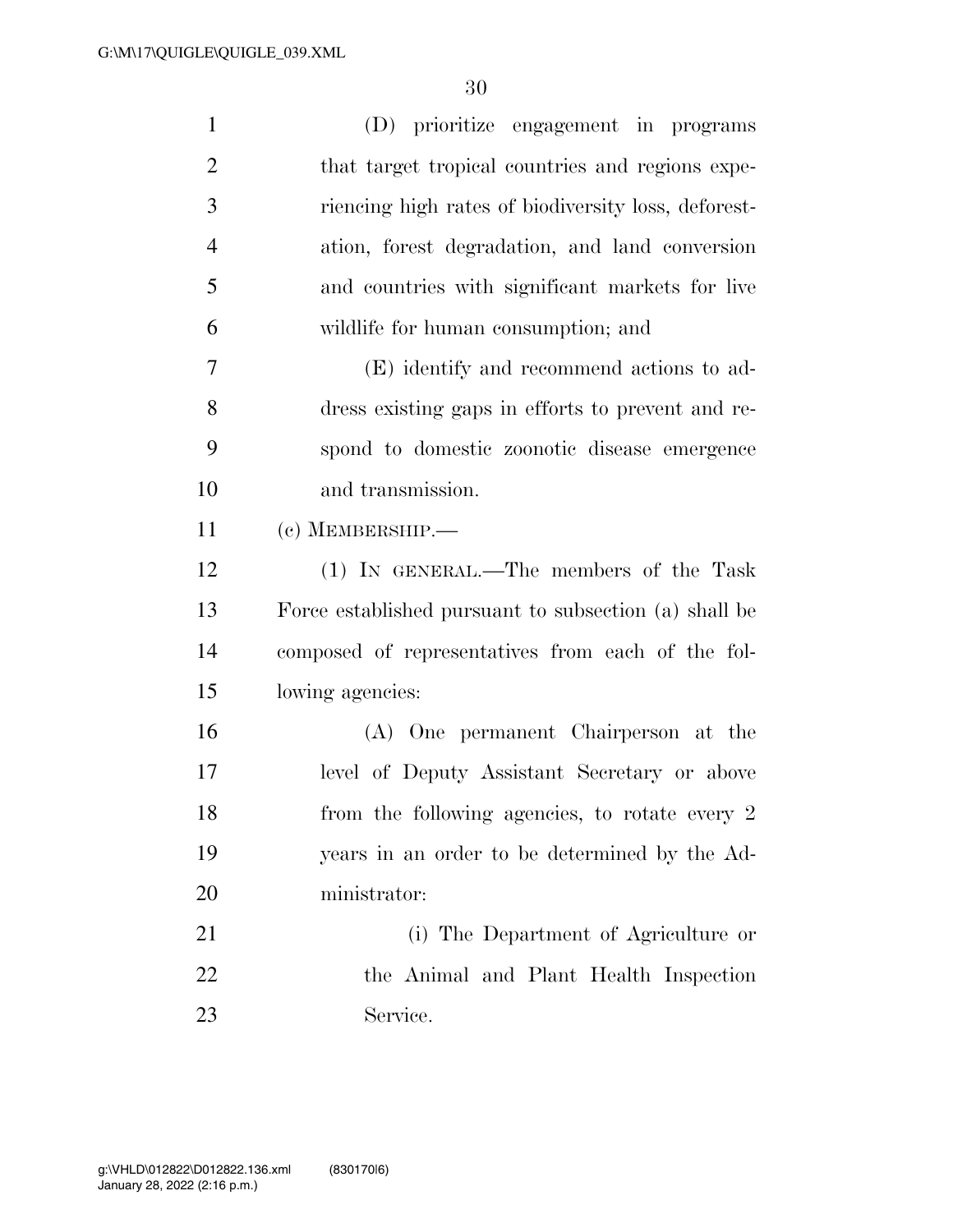| $\mathbf{1}$   | (ii) The Department of Health and               |
|----------------|-------------------------------------------------|
| $\overline{2}$ | Human Services or the Centers for Disease       |
| 3              | Control and Prevention.                         |
| $\overline{4}$ | (iii) The Department of the Interior            |
| 5              | or the United States Fish and Wildlife          |
| 6              | Service.                                        |
| 7              | (iv) The Department of State.                   |
| 8              | (v) The United States Agency for                |
| 9              | International Development.                      |
| 10             | (vi) The National Security Council.             |
| 11             | (B) At least 13 additional members, with        |
| 12             | at least 1 from each of the following agencies: |
| 13             | (i) The Centers for Disease Control             |
| 14             | and Prevention.                                 |
| 15             | (ii) The Department of Agriculture.             |
| 16             | (iii) The Department of Defense.                |
| 17             | (iv) The Department of State.                   |
| 18             | (v) The Environmental Protection                |
| 19             | Agency.                                         |
| 20             | (vi) The National Science Foundation.           |
| 21             | The National Institutes<br>(vii)<br>οf          |
| 22             | Health.                                         |
| 23             | (viii) The National Institute of Stand-         |
| 24             | ards and Technology.                            |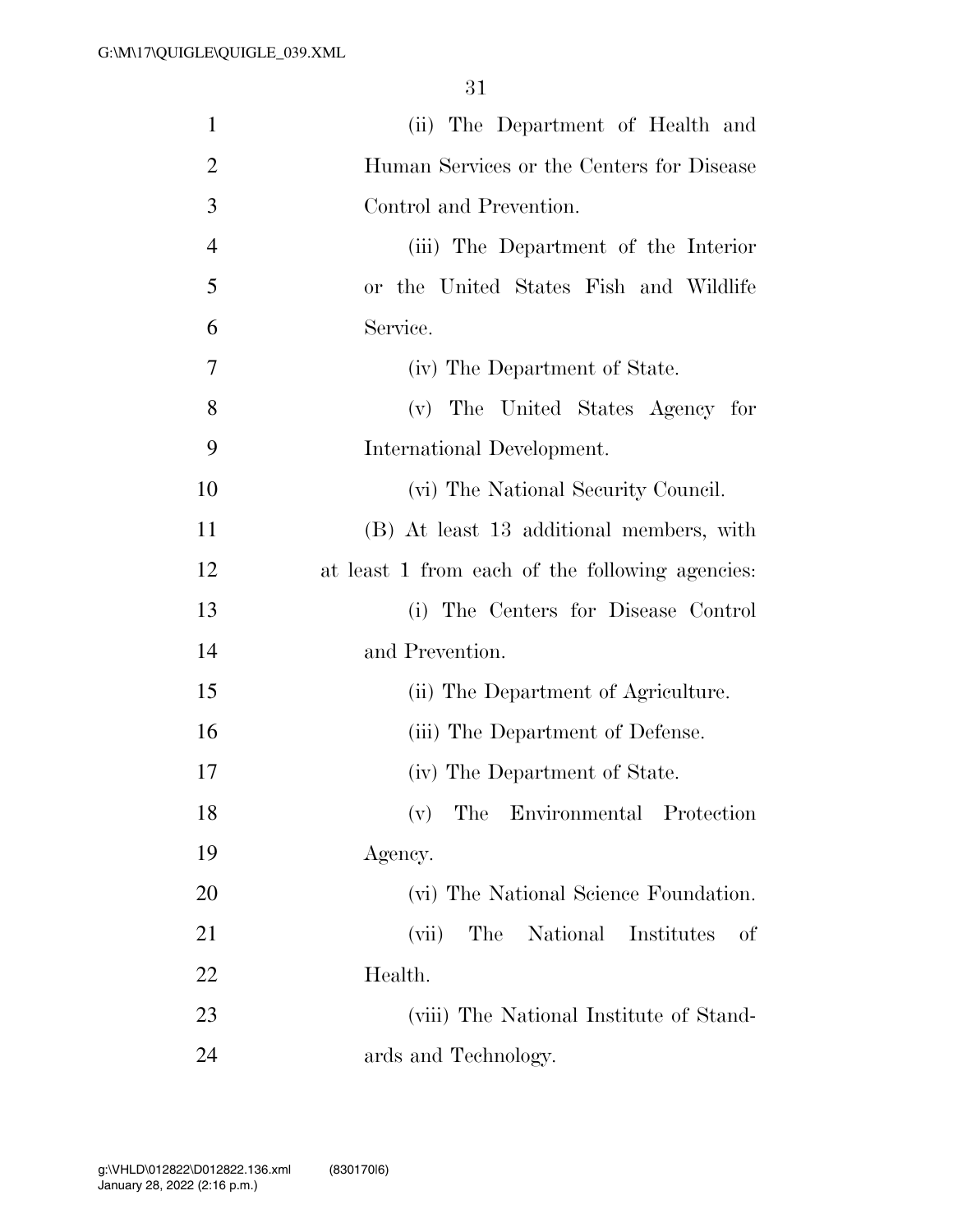| $\mathbf{1}$   | (ix) The Office of Science and Tech-              |
|----------------|---------------------------------------------------|
| $\overline{2}$ | nology Policy.                                    |
| 3              | (x) The United States Agency for                  |
| $\overline{4}$ | International Development.                        |
| 5              | (xi) The United States Fish and Wild-             |
| 6              | life Service.                                     |
| 7              | (xii) The Department of Homeland                  |
| 8              | Security, FEMA.                                   |
| 9              | (xiii) United States Customs and Bor-             |
| 10             | der Protection.                                   |
| 11             | (2) TIMING OF APPOINTMENTS.—Appointments          |
| 12             | to the Task Force shall be made not later than 30 |
| 13             | days after the date of the enactment of this Act. |
| 14             | $(3)$ TERMS.—                                     |
| 15             | (A) IN GENERAL.—Each member shall be              |
| 16             | appointed for a term of 2 years.                  |
| 17             | (B) VACANCIES.—Any member appointed               |
| 18             | to fill a vacancy occurring before the expiration |
| 19             | of the term for which the member's predecessor    |
| 20             | was appointed shall be appointed only for the     |
| 21             | remainder of that term. A member may serve        |
| 22             | after the expiration of that term until a suc-    |
| 23             | cessor has been appointed.                        |
| 24             | (d) MEETING.—                                     |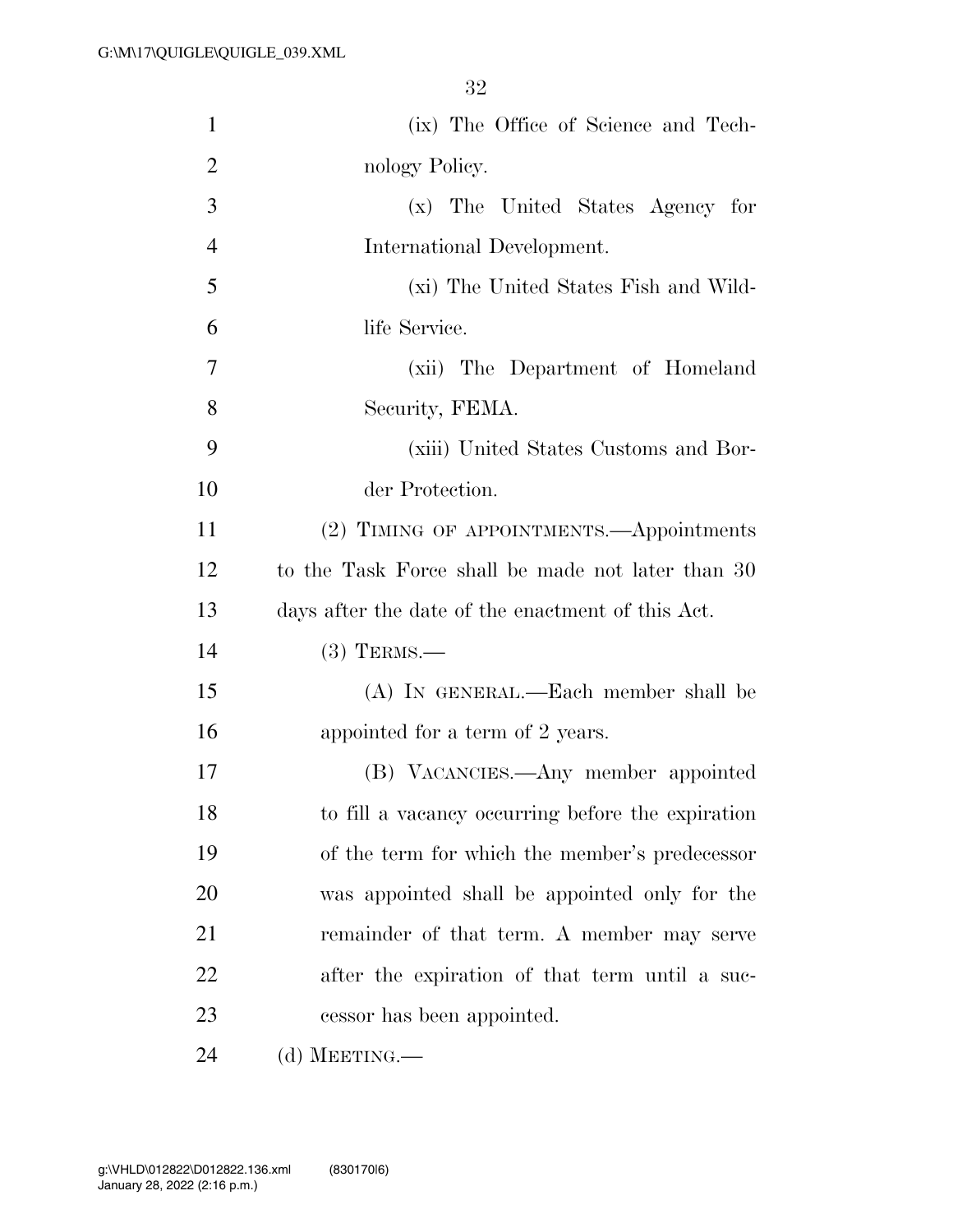| $\mathbf{1}$   | (1) INITIAL MEETING.—The Task Force shall              |
|----------------|--------------------------------------------------------|
| $\overline{2}$ | hold its initial meeting not later than 45 days after  |
| 3              | the final appointment of all members under sub-        |
| $\overline{4}$ | section $(c)(2)$ .                                     |
| 5              | $(2)$ MEETINGS.—                                       |
| 6              | (A) IN GENERAL.—The Task Force shall                   |
| 7              | meet at the call of the Chairperson.                   |
| 8              | (B) QUORUM.—Eight members of the                       |
| 9              | Task Force shall constitute a quorum, but a            |
| 10             | lesser number may hold hearings.                       |
| 11             | (e) COMPENSATION.-                                     |
| 12             | (1) PROHIBITION OF COMPENSATION.-Except                |
| 13             | as provided in paragraph $(2)$ , members of the Task   |
| 14             | Force may not receive additional pay, allowances, or   |
| 15             | benefits by reason of their service on the Task        |
| 16             | Force.                                                 |
| 17             | (2) TRAVEL EXPENSES.—Each member shall                 |
| 18             | receive travel expenses, including per diem in lieu of |
| 19             | subsistence, in accordance with applicable provisions  |
| 20             | under subchapter I of chapter 57 of title 5, United    |
| 21             | States Code.                                           |
| 22             | (f) REPORTS.—                                          |
| 23             | (1) REPORT TO TASK FORCE.—Not later than               |
| 24             | 6 months after the date of the enactment of this Act   |
| 25             | and annually thereafter, the Federal agencies listed   |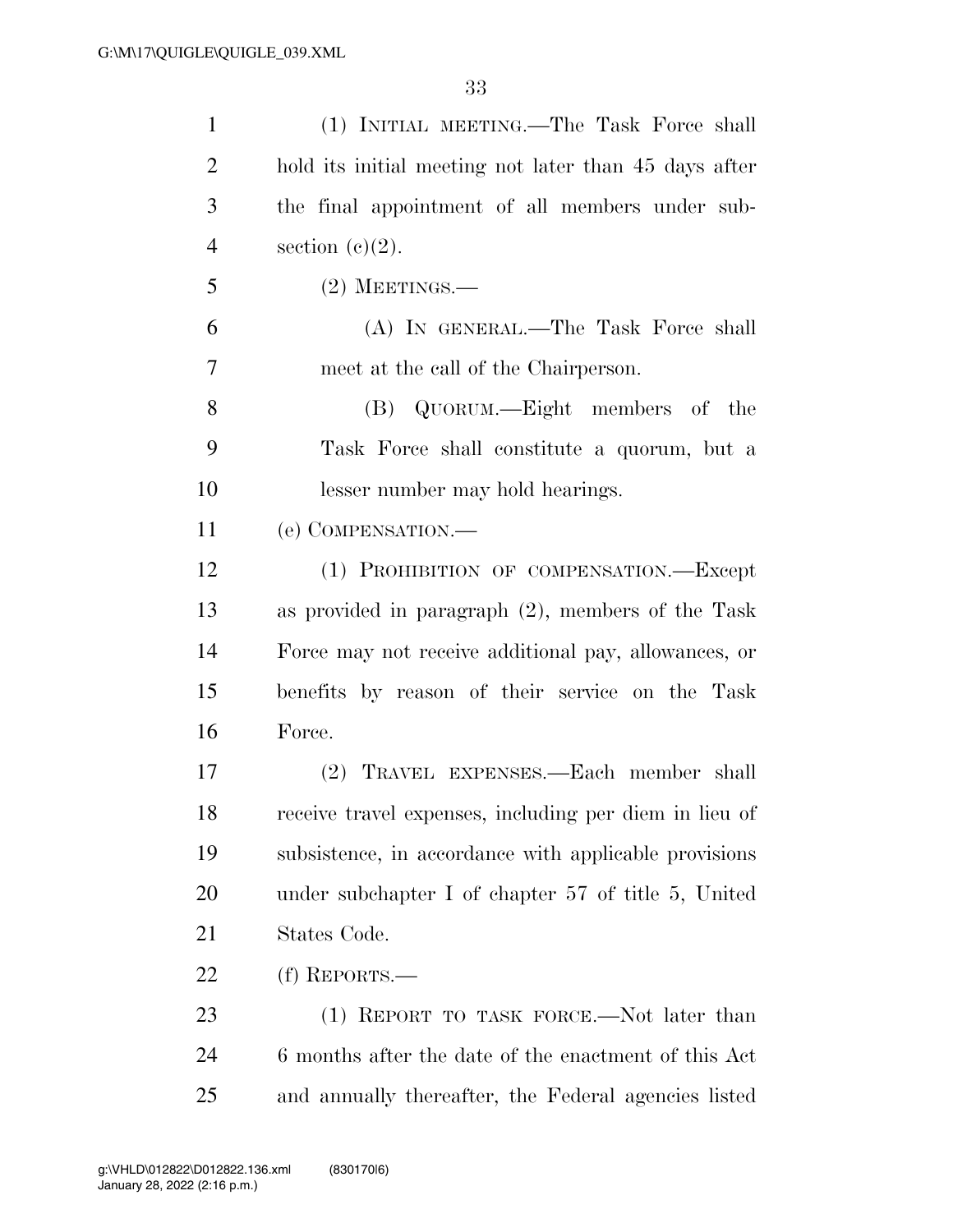in subsection (c) shall submit a report to the Task Force containing a detailed statement with respect to the results of any programming within their agen- cies that addresses the goals of zoonotic spillover and disease prevention.

 (2) REPORT TO CONGRESS.—Not later than 1 year after the date of the enactment of this Act and annually thereafter, the Task Force shall submit to the appropriate congressional committees and the National Security Advisor a report containing a de- tailed statement of the recommendations of the Council pursuant to subsection (b).

13 (g) FACA.—Section  $14(a)(2)(B)$  of the Federal Ad- visory Committee Act shall not apply to the Task Force. This task force shall be authorized for 7 years after the date of the enactment of this Act and up to an additional 2 years at the discretion of the Task Force Chair.

#### **SEC. 30709. RESERVATION OF RIGHTS.**

 Nothing in this title shall restrict or otherwise pro-hibit—

 (1) legal and regulated hunting, fishing, or trapping activities for subsistence, sport, or recre-ation; or